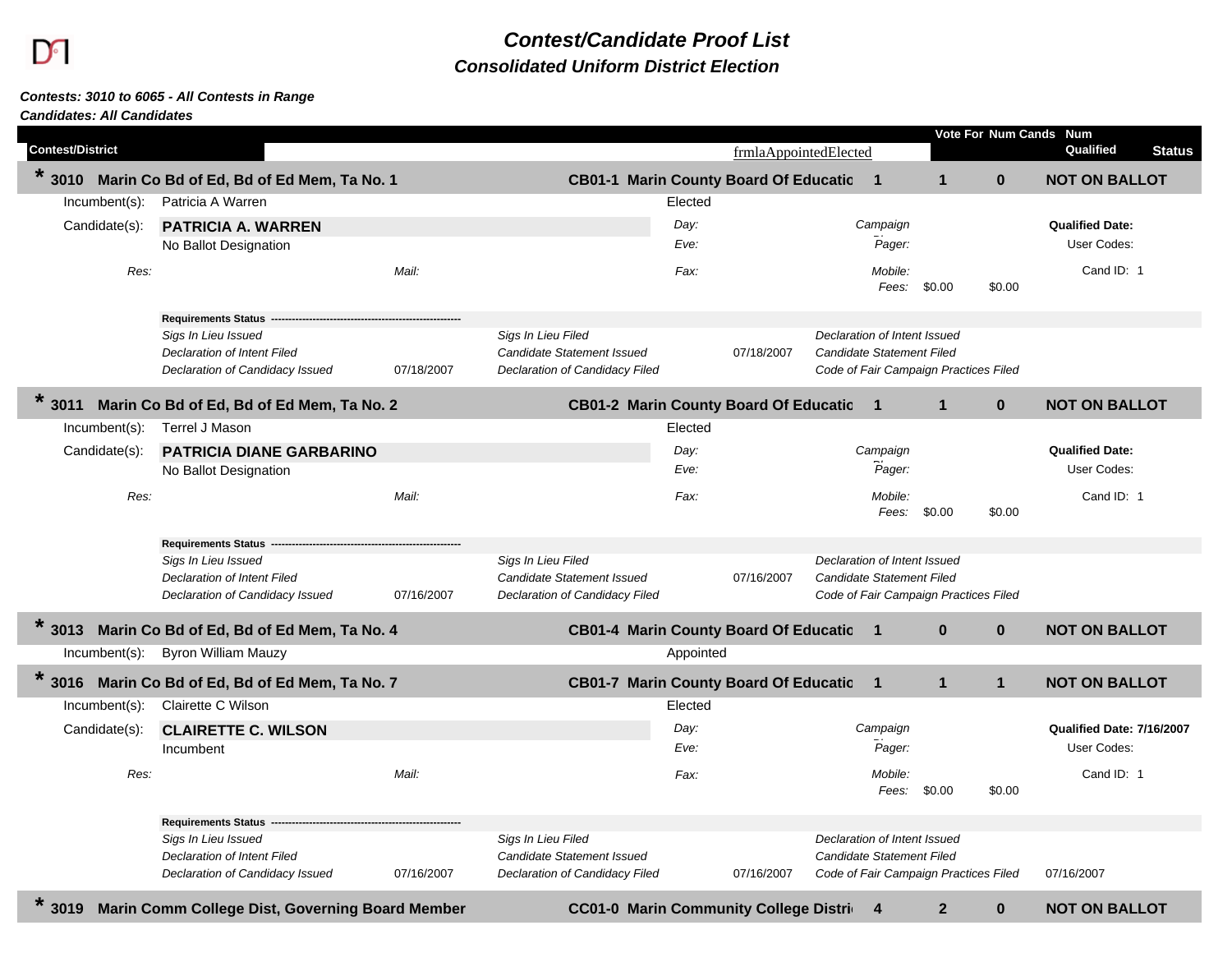| Incumbent(s):            | Carole Hayashino                                               |            |               |                                                              | Elected                    |            |                                                                           |                |              |                                       |
|--------------------------|----------------------------------------------------------------|------------|---------------|--------------------------------------------------------------|----------------------------|------------|---------------------------------------------------------------------------|----------------|--------------|---------------------------------------|
|                          | Harry J Moore                                                  |            |               |                                                              | Elected                    |            |                                                                           |                |              |                                       |
|                          | Philip Jack Kranenburg                                         |            |               |                                                              | Elected                    |            |                                                                           |                |              |                                       |
|                          | * 3019 Marin Comm College Dist, Governing Board Member         |            |               | <b>CC01-0 Marin Community College Distri</b>                 |                            |            | $\overline{4}$                                                            | 2 <sup>2</sup> | $\mathbf{0}$ | <b>NOT ON BALLOT</b>                  |
| Incumbent(s):            | Eva Long                                                       |            |               |                                                              | Elected                    |            |                                                                           |                |              |                                       |
| Candidate(s):            | <b>CAROLE HAYASHINO</b>                                        |            |               |                                                              | Day: (415)515-9899         |            | Campaign                                                                  |                |              | <b>Qualified Date:</b>                |
|                          | No Ballot Designation                                          |            |               |                                                              | Eve:                       |            | Pager:                                                                    |                |              | User Codes:                           |
|                          | Res: 86 Milland Dr                                             | Mail:      | 86 Milland Dr |                                                              | Fax:                       |            | Mobile:                                                                   |                |              | Cand ID: 1                            |
|                          | Mill Valley, CA 94941                                          |            |               | Mill Valley, CA 94941                                        |                            |            | Fees:                                                                     | \$0.00         | \$0.00       |                                       |
|                          | Requirements Status -                                          |            |               |                                                              |                            |            |                                                                           |                |              |                                       |
|                          | Sigs In Lieu Issued                                            |            |               | Sigs In Lieu Filed                                           |                            |            | Declaration of Intent Issued                                              |                |              |                                       |
|                          | Declaration of Intent Filed<br>Declaration of Candidacy Issued |            |               | Candidate Statement Issued<br>Declaration of Candidacy Filed |                            |            | <b>Candidate Statement Filed</b><br>Code of Fair Campaign Practices Filed |                |              |                                       |
|                          |                                                                |            |               |                                                              |                            |            |                                                                           |                |              |                                       |
|                          | <b>EVA LONG</b><br>No Ballot Designation                       |            |               |                                                              | Day: (415)461-5099<br>Eve: |            | Campaign<br>Pager:                                                        |                |              | <b>Qualified Date:</b><br>User Codes: |
|                          |                                                                |            |               |                                                              |                            |            |                                                                           |                |              |                                       |
|                          | Res: 248 N Almenar Dr                                          | Mail:      |               | 248 N Almenar Dr                                             | Fax:                       |            | Mobile:<br>Fees:                                                          | \$0.00         | \$0.00       | Cand ID: 2                            |
|                          | Greenbrae, CA 94904                                            |            |               | Greenbrae, CA 94904                                          |                            |            |                                                                           |                |              |                                       |
|                          | Requirements Status --                                         |            |               |                                                              |                            |            |                                                                           |                |              |                                       |
|                          | Sigs In Lieu Issued<br><b>Declaration of Intent Filed</b>      |            |               | Sigs In Lieu Filed<br>Candidate Statement Issued             |                            | 07/16/2007 | Declaration of Intent Issued<br><b>Candidate Statement Filed</b>          |                |              |                                       |
|                          | Declaration of Candidacy Issued                                | 07/16/2007 |               | Declaration of Candidacy Filed                               |                            |            | Code of Fair Campaign Practices Filed                                     |                |              |                                       |
|                          |                                                                |            |               |                                                              |                            |            |                                                                           |                |              |                                       |
|                          | Novato Unif School Dist, Governing Board Member                |            |               | <b>SC10-0 Novato Unified School District</b>                 |                            |            | $\overline{4}$                                                            | $\overline{2}$ | $\mathbf{0}$ | <b>NOT ON BALLOT</b>                  |
| $*3022$<br>Incumbent(s): | Cindi Clinton                                                  |            |               |                                                              | Elected                    |            |                                                                           |                |              |                                       |
|                          | <b>Ross Millerick</b>                                          |            |               |                                                              | Elected                    |            |                                                                           |                |              |                                       |
|                          | Aaron Lamar Brown                                              |            |               |                                                              | Elected                    |            |                                                                           |                |              |                                       |
|                          | Deborah Annette Butler                                         |            |               |                                                              | Appointed                  |            |                                                                           |                |              |                                       |
| Candidate(s):            | <b>DEBORAH ANNETTE BUTLER</b>                                  |            |               |                                                              | Day: (415)884-9268         |            | Campaign                                                                  |                |              | <b>Qualified Date:</b>                |
|                          | No Ballot Designation                                          |            |               |                                                              | Eve:                       |            | Pager:                                                                    |                |              | User Codes:                           |
|                          | Res: 44 Marblehead Ln                                          | Mail:      |               | 44 Marblehead Ln                                             | Fax:                       |            | Mobile:                                                                   |                |              | Cand ID: 1                            |
|                          | Novato, CA 94949                                               |            |               | Novato, CA 94949                                             |                            |            | Fees:                                                                     | \$0.00         | \$0.00       |                                       |
|                          | <b>Requirements Status ---</b>                                 |            |               |                                                              |                            |            |                                                                           |                |              |                                       |
|                          | Sigs In Lieu Issued                                            |            |               | Sigs In Lieu Filed                                           |                            |            | Declaration of Intent Issued                                              |                |              |                                       |
|                          | Declaration of Intent Filed                                    |            |               | Candidate Statement Issued                                   |                            | 07/16/2007 | <b>Candidate Statement Filed</b>                                          |                |              |                                       |
|                          | Declaration of Candidacy Issued                                | 07/16/2007 |               | Declaration of Candidacy Filed                               |                            |            | Code of Fair Campaign Practices Filed                                     |                |              |                                       |
|                          | <b>THOMAS MC FARLAND COOPER</b>                                |            |               |                                                              | Day: (415)897-6979         |            | Campaign                                                                  |                |              | <b>Qualified Date:</b>                |
|                          | No Ballot Designation                                          |            |               |                                                              | Eve:                       |            | Pager:                                                                    |                |              | User Codes:                           |
| Res:                     |                                                                | Mail:      |               |                                                              | Fax:                       |            | Mobile:                                                                   |                |              | Cand ID: 2                            |
|                          |                                                                |            |               |                                                              |                            |            | Fees:                                                                     | \$0.00         | \$0.00       |                                       |
|                          | <b>Requirements Status -</b><br>Sigs In Lieu Issued            |            |               | Sigs In Lieu Filed                                           |                            |            | Declaration of Intent Issued                                              |                |              |                                       |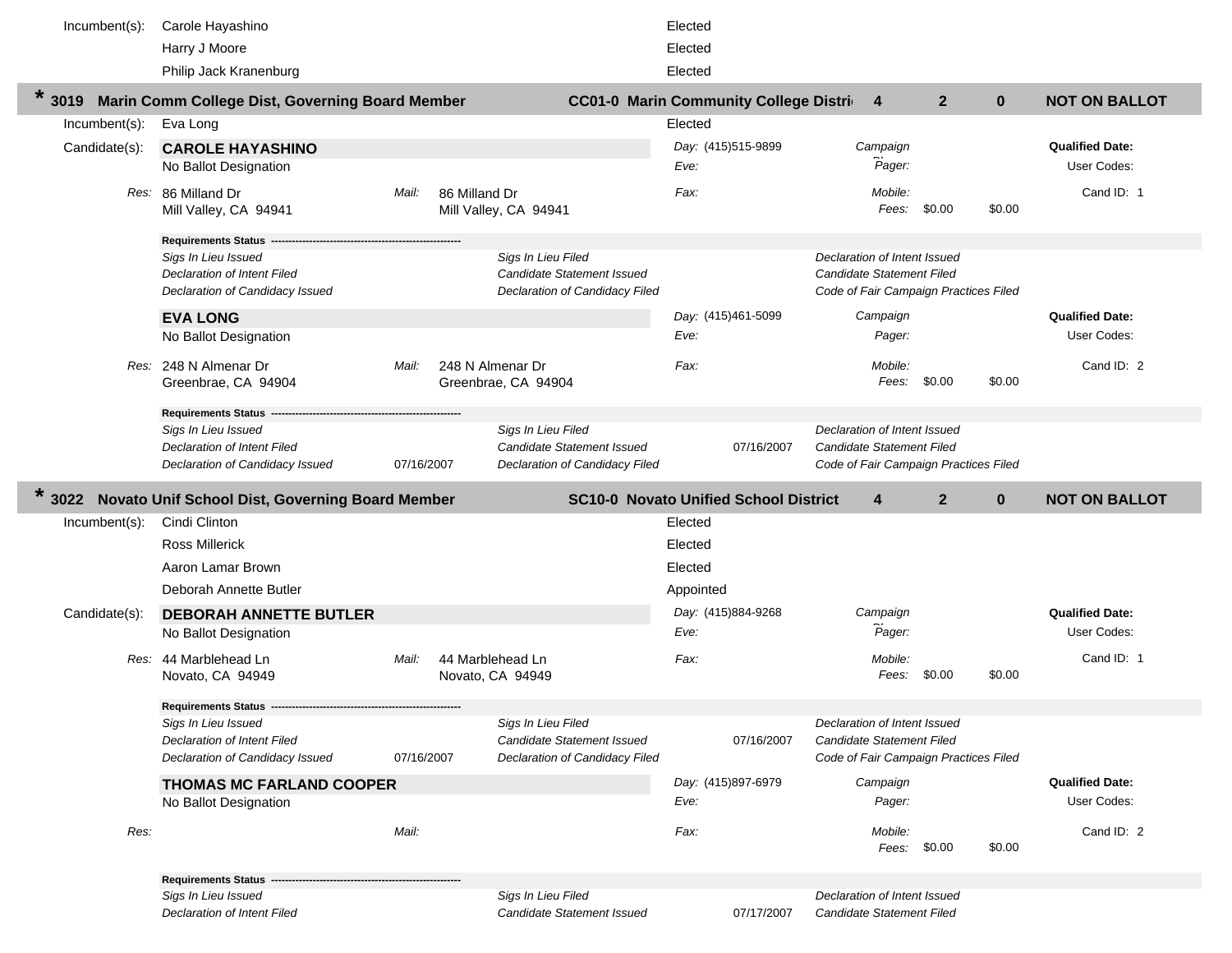*Declaration of Candidacy Issued* 07/17/2007 *Declaration of Candidacy Filed Code of Fair Campaign Practices Filed*

| *<br>3023        | Shoreline Unif Sch Dist, Governing Bd Mem, Ta 1                                                                            |                     |                                                                                    | <b>SC18-0 Shoreline Unified School District</b> |                          | $\mathbf 1$                                                                                        | 1            | $\mathbf 1$  | <b>NOT ON BALLOT</b>                     |
|------------------|----------------------------------------------------------------------------------------------------------------------------|---------------------|------------------------------------------------------------------------------------|-------------------------------------------------|--------------------------|----------------------------------------------------------------------------------------------------|--------------|--------------|------------------------------------------|
| $Incumbent(s)$ : | James George Lino                                                                                                          |                     |                                                                                    | Elected                                         |                          |                                                                                                    |              |              |                                          |
|                  | 3023 Shoreline Unif Sch Dist, Governing Bd Mem, Ta 1                                                                       |                     |                                                                                    |                                                 |                          | $\mathbf 1$                                                                                        | $\mathbf{1}$ | $\mathbf{1}$ | <b>NOT ON BALLOT</b>                     |
| Candidate(s):    | <b>SCOTT MC MORROW</b><br>Parent/Playwright/Firefighter                                                                    |                     |                                                                                    | Eve:                                            | Day: (415)669-7810       | Campaign<br>Pager:                                                                                 |              |              | Qualified Date: 7/17/2007<br>User Codes: |
|                  | Res: 150 Bay View Way<br>Inverness, CA 94937                                                                               | PO Box 404<br>Mail: | Inverness CA 94937-0404                                                            | Fax:                                            |                          | Mobile:<br>Fees:                                                                                   | \$0.00       | \$0.00       | Cand ID: 1                               |
|                  | <b>Requirements Status</b><br>Sigs In Lieu Issued<br><b>Declaration of Intent Filed</b><br>Declaration of Candidacy Issued | 07/17/2007          | Sigs In Lieu Filed<br>Candidate Statement Issued<br>Declaration of Candidacy Filed |                                                 | 07/17/2007<br>07/17/2007 | Declaration of Intent Issued<br>Candidate Statement Filed<br>Code of Fair Campaign Practices Filed |              |              | 07/17/2007                               |
| 3026             | Shoreline Unif Sch Dist, Governing Bd Mem, Ta 2                                                                            |                     |                                                                                    | <b>SC18-0 Shoreline Unified School District</b> |                          | 1                                                                                                  | $\mathbf{1}$ | $\mathbf{1}$ | <b>NOT ON BALLOT</b>                     |
| $Incumbent(s)$ : | <b>Timothy Doniel Furlong</b>                                                                                              |                     |                                                                                    | Elected                                         |                          |                                                                                                    |              |              |                                          |
| Candidate(s):    | <b>TIMOTHY DONIEL FURLONG</b><br>Incumbent                                                                                 |                     |                                                                                    | Eve:                                            | Day: 707-878-2519        | Campaign<br>Pager:                                                                                 |              |              | Qualified Date: 7/16/2007<br>User Codes: |
|                  | Res: 200 Cerini Rd<br>Tomales, CA 94971                                                                                    | Mail:<br>PO Box 47  | Tomales CA 94971-0047                                                              | Fax:                                            |                          | Mobile:<br>Fees:                                                                                   | \$0.00       | \$0.00       | Cand ID: 1                               |
|                  | <b>Requirements Status</b><br>Sigs In Lieu Issued<br>Declaration of Intent Filed<br>Declaration of Candidacy Issued        | 07/16/2007          | Sigs In Lieu Filed<br>Candidate Statement Issued<br>Declaration of Candidacy Filed |                                                 | 07/16/2007               | Declaration of Intent Issued<br>Candidate Statement Filed<br>Code of Fair Campaign Practices Filed |              |              | 07/16/2007                               |
| 3027             | Shoreline Unif Sch Dist, Governing Bd Mem, Ta 3                                                                            |                     |                                                                                    | <b>SC18-0 Shoreline Unified School District</b> |                          | $\mathbf{2}$                                                                                       | $\bf{0}$     | $\mathbf{0}$ | <b>NOT ON BALLOT</b>                     |
| $Incumbent(s)$ : | Spirito J Ballatore                                                                                                        |                     |                                                                                    | Elected                                         |                          |                                                                                                    |              |              |                                          |
|                  | <b>Kerry Weir</b>                                                                                                          |                     |                                                                                    | Elected                                         |                          |                                                                                                    |              |              |                                          |
| $\star$<br>3031  | San Rafael Board of Ed, Governing Board Member                                                                             |                     |                                                                                    | HS01-0 San Rafael High School District          |                          | 3                                                                                                  | $\bf{0}$     | $\mathbf{0}$ | <b>NOT ON BALLOT</b>                     |
| $Incumbent(s)$ : | Jenny Callaway                                                                                                             |                     |                                                                                    | Elected                                         |                          |                                                                                                    |              |              |                                          |
|                  | Linda M Jackson                                                                                                            |                     |                                                                                    | Appointed                                       |                          |                                                                                                    |              |              |                                          |
|                  | Greg Knell                                                                                                                 |                     |                                                                                    | Elected                                         |                          |                                                                                                    |              |              |                                          |
| 3032             | Tamalpais Union Hs Dist, Governing Board Member                                                                            |                     |                                                                                    | HS02-0 Tamalpais Union High School Di           |                          | $\mathbf{2}$                                                                                       | $\mathbf{2}$ | $\mathbf{2}$ | <b>NOT ON BALLOT</b>                     |
| $Incumbent(s)$ : | <b>Bob Walter</b>                                                                                                          |                     |                                                                                    | Elected                                         |                          |                                                                                                    |              |              |                                          |
|                  | Jill Horlick Sampson                                                                                                       |                     |                                                                                    | Elected                                         |                          |                                                                                                    |              |              |                                          |
| Candidate(s):    | <b>CINDY MC CAULEY</b>                                                                                                     |                     |                                                                                    | Day:                                            |                          | Campaign                                                                                           |              |              | Qualified Date: 7/16/2007                |
|                  | <b>Community Volunteer</b>                                                                                                 |                     |                                                                                    | Eve:                                            |                          | Pager:                                                                                             |              |              | User Codes:                              |
| Res:             |                                                                                                                            | Mail:               |                                                                                    | Fax:                                            |                          | Mobile:<br>Fees:                                                                                   | \$0.00       | \$0.00       | Cand ID: 2                               |
|                  | <b>Requirements Status</b>                                                                                                 |                     |                                                                                    |                                                 |                          |                                                                                                    |              |              |                                          |
|                  | Sigs In Lieu Issued<br>Declaration of Intent Filed<br>Declaration of Candidacy Issued                                      | 07/16/2007          | Sigs In Lieu Filed<br>Candidate Statement Issued<br>Declaration of Candidacy Filed |                                                 | 07/16/2007<br>07/16/2007 | Declaration of Intent Issued<br>Candidate Statement Filed<br>Code of Fair Campaign Practices Filed |              |              | 07/16/2007<br>07/16/2007                 |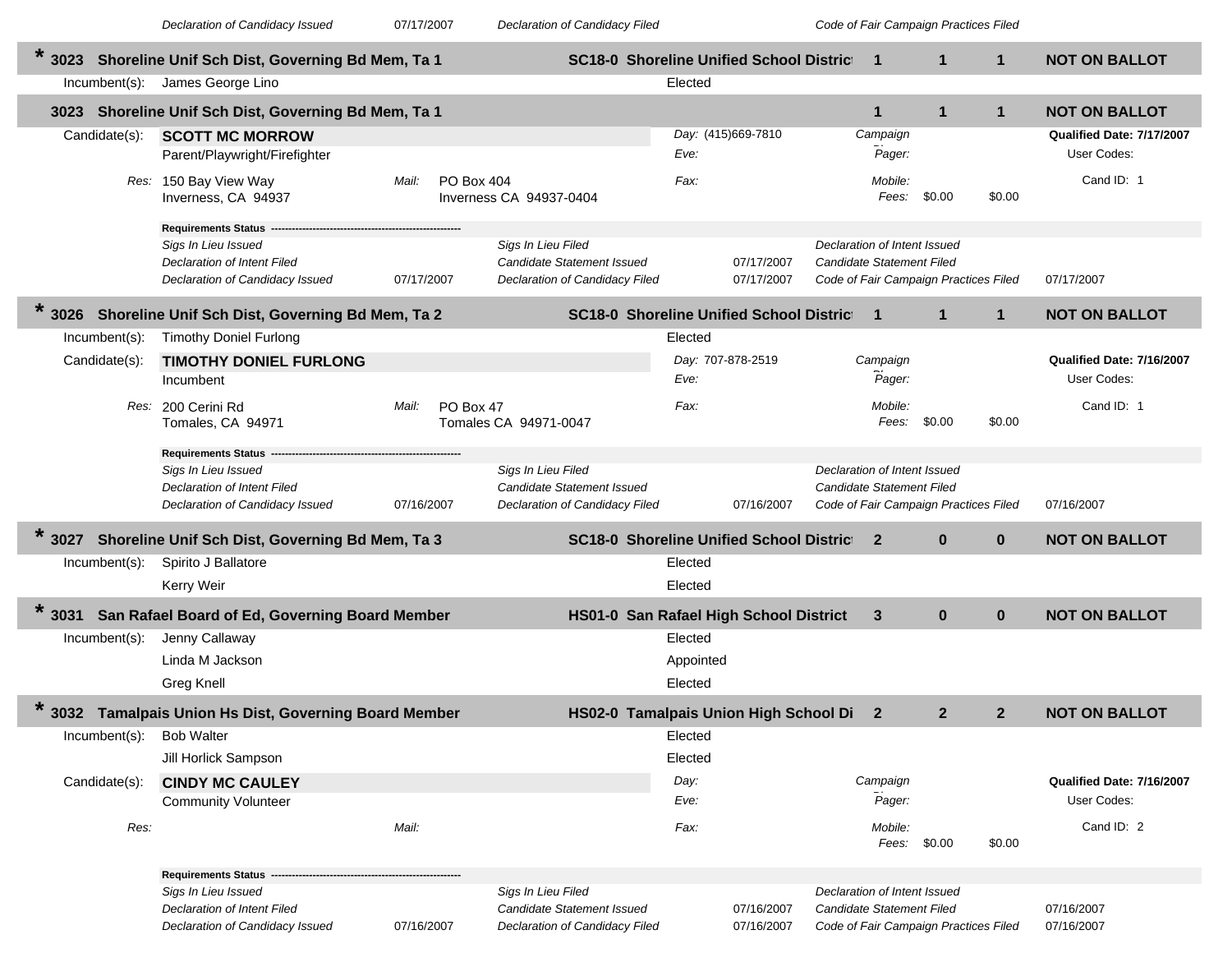|                 | <b>BOB WALTER</b><br>Incumbent                                     |                     |                                                              | Day:<br>Eve: |                              | Campaign<br>Pager:                                                 |                |                | Qualified Date: 7/16/2007<br>User Codes: |
|-----------------|--------------------------------------------------------------------|---------------------|--------------------------------------------------------------|--------------|------------------------------|--------------------------------------------------------------------|----------------|----------------|------------------------------------------|
| Res:            |                                                                    | Mail:               |                                                              |              | Fax: (415)456-3535           | Mobile:<br>Fees:                                                   | \$0.00         | \$0.00         | Cand ID: 1                               |
|                 |                                                                    |                     |                                                              |              | Email: rwalterca@comcast.net |                                                                    |                |                |                                          |
| 3032            | <b>Tamalpais Union Hs Dist, Governing Board Member</b>             |                     |                                                              |              |                              | $\mathbf{2}$                                                       | $\overline{2}$ | 2 <sup>2</sup> | <b>NOT ON BALLOT</b>                     |
|                 | Requirements Status ---<br>Sigs In Lieu Issued                     |                     | Sigs In Lieu Filed                                           |              |                              | Declaration of Intent Issued                                       |                |                |                                          |
|                 | Declaration of Intent Filed                                        |                     | Candidate Statement Issued                                   |              | 07/16/2007                   | <b>Candidate Statement Filed</b>                                   |                |                | 07/16/2007                               |
|                 | Declaration of Candidacy Issued                                    | 07/16/2007          | <b>Declaration of Candidacy Filed</b>                        |              | 07/16/2007                   | Code of Fair Campaign Practices Filed                              |                |                | 07/16/2007                               |
| $*3037$         | Dixie School District, Governing Board Member                      |                     | <b>SC01-0 Dixie School District</b>                          |              |                              | $\overline{2}$                                                     | $\mathbf{0}$   | $\mathbf{0}$   | <b>NOT ON BALLOT</b>                     |
| Incumbent(s):   | Andrew R Hyman                                                     |                     |                                                              | Elected      |                              |                                                                    |                |                |                                          |
|                 | Damon Connolly                                                     |                     |                                                              | Elected      |                              |                                                                    |                |                |                                          |
| $*3039$         | Kentfield School Dist, Governing Board Member                      |                     | SC03-0 Kentfield School District                             |              |                              | $\mathbf{2}$                                                       | $\mathbf{1}$   | $\bf{0}$       | <b>NOT ON BALLOT</b>                     |
| Incumbent(s):   | Robert K Goldman                                                   |                     |                                                              | Elected      |                              |                                                                    |                |                |                                          |
|                 | Anna L Pilloton                                                    |                     |                                                              | Elected      |                              |                                                                    |                |                |                                          |
| Candidate(s):   | <b>MARK W. EPSTEIN</b><br>No Ballot Designation                    |                     |                                                              | Day:<br>Eve: |                              | Campaign<br>Pager:                                                 |                |                | <b>Qualified Date:</b><br>User Codes:    |
| Res:            |                                                                    | Mail:               |                                                              | Fax:         |                              | Mobile:                                                            |                |                | Cand ID: 1                               |
|                 |                                                                    |                     |                                                              |              |                              | Fees:                                                              | \$0.00         | \$0.00         |                                          |
|                 | <b>Requirements Status</b>                                         |                     |                                                              |              |                              |                                                                    |                |                |                                          |
|                 | Sigs In Lieu Issued                                                |                     | Sigs In Lieu Filed                                           |              |                              | Declaration of Intent Issued                                       |                |                |                                          |
|                 | Declaration of Intent Filed<br>Declaration of Candidacy Issued     | 07/19/2007          | Candidate Statement Issued<br>Declaration of Candidacy Filed |              | 07/19/2007                   | Candidate Statement Filed<br>Code of Fair Campaign Practices Filed |                |                |                                          |
| $\star$         |                                                                    |                     |                                                              |              |                              |                                                                    |                |                |                                          |
| 3041            | Laguna Jt School Dist, Governing Board Member<br>Keith Alan Soreng |                     | SC04-0 Laguna Joint School District                          | Elected      |                              | $\mathbf{1}$                                                       | $\mathbf{0}$   | $\mathbf{0}$   | <b>NOT ON BALLOT</b>                     |
| Incumbent(s):   |                                                                    |                     |                                                              |              |                              |                                                                    |                |                |                                          |
| $*3042$         | Lagunitas School Dist, Gov Brd Mem, Short Term                     |                     | <b>SC05-0 Lagunitas School District</b>                      |              |                              | $\mathbf{1}$                                                       | $\mathbf 0$    | $\mathbf{0}$   | <b>NOT ON BALLOT</b>                     |
| Incumbent(s):   | Stephen John Rebscher                                              |                     |                                                              | Appointed    |                              |                                                                    |                |                |                                          |
| $\star$<br>3043 | Lagunitas School Dist, Gov Brd Mem, Full Term                      |                     | <b>SC05-0 Lagunitas School District</b>                      |              |                              | $\mathbf{2}$                                                       | $\mathbf{1}$   | $\mathbf{0}$   | <b>NOT ON BALLOT</b>                     |
|                 | Incumbent(s): Denise Bohman                                        |                     |                                                              | Elected      |                              |                                                                    |                |                |                                          |
|                 | <b>Richard Charles Carroll Sloan</b>                               |                     |                                                              | Elected      |                              |                                                                    |                |                |                                          |
| Candidate(s):   | <b>RICHARD CARROLL SLOAN</b><br>No Ballot Designation              |                     |                                                              | Eve:         | Day: (415)488-0902           | Campaign<br>Pager:                                                 |                |                | <b>Qualified Date:</b><br>User Codes:    |
| Res:            |                                                                    | Mail:<br>PO Box 272 |                                                              | Fax:         |                              | Mobile:                                                            |                |                | Cand ID: 1                               |
|                 |                                                                    |                     | Woodacre CA 94973-0272                                       |              |                              | Fees:                                                              | \$0.00         | \$0.00         |                                          |
|                 | <b>Requirements Status</b>                                         |                     |                                                              |              |                              |                                                                    |                |                |                                          |
|                 | Sigs In Lieu Issued                                                |                     | Sigs In Lieu Filed                                           |              |                              | Declaration of Intent Issued                                       |                |                |                                          |
|                 | Declaration of Intent Filed<br>Declaration of Candidacy Issued     | 07/16/2007          | Candidate Statement Issued<br>Declaration of Candidacy Filed |              | 07/16/2007                   | Candidate Statement Filed<br>Code of Fair Campaign Practices Filed |                |                |                                          |
|                 |                                                                    |                     |                                                              |              |                              |                                                                    |                |                |                                          |

**\***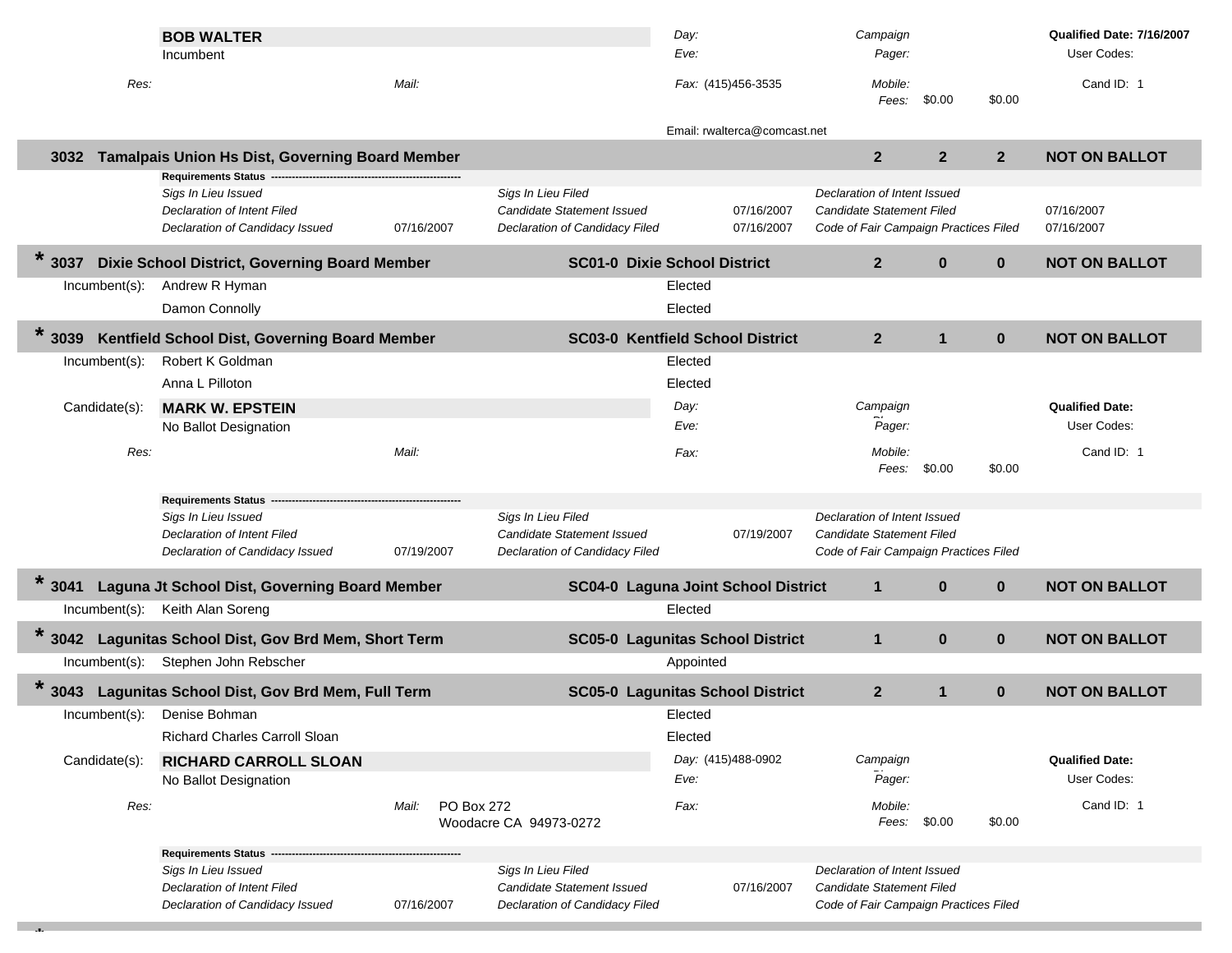| 3045             | Larkspur School District, Governing Board Member                      | <b>SC06-0 Larkspur School District</b> | $\mathbf{2}$                                                 | $\mathbf{1}$ | $\bf{0}$   | <b>NOT ON BALLOT</b>                                               |              |              |                        |
|------------------|-----------------------------------------------------------------------|----------------------------------------|--------------------------------------------------------------|--------------|------------|--------------------------------------------------------------------|--------------|--------------|------------------------|
| $Incumbent(s)$ : | Michael Alan Futterman                                                |                                        |                                                              | Elected      |            |                                                                    |              |              |                        |
|                  | Kevin Whitney Mangan                                                  |                                        |                                                              | Elected      |            |                                                                    |              |              |                        |
| 3045             | Larkspur School District, Governing Board Member                      |                                        |                                                              |              |            | $\mathbf{2}$                                                       | $\mathbf{1}$ | $\mathbf{0}$ | <b>NOT ON BALLOT</b>   |
| Candidate(s):    | <b>SHERI LYNNE MOWBRAY</b>                                            |                                        |                                                              | Day:         |            | Campaign                                                           |              |              | <b>Qualified Date:</b> |
|                  | No Ballot Designation                                                 |                                        |                                                              | Eve:         |            | Pager:                                                             |              |              | User Codes:            |
| Res:             |                                                                       | Mail:                                  |                                                              | Fax:         |            | Mobile:<br>Fees:                                                   | \$0.00       | \$0.00       | Cand ID: 1             |
|                  | <b>Requirements Status</b>                                            |                                        |                                                              |              |            |                                                                    |              |              |                        |
|                  | Sigs In Lieu Issued<br>Declaration of Intent Filed                    |                                        | Sigs In Lieu Filed<br>Candidate Statement Issued             |              | 07/16/2007 | Declaration of Intent Issued<br>Candidate Statement Filed          |              |              |                        |
|                  | Declaration of Candidacy Issued                                       | 07/16/2007                             | Declaration of Candidacy Filed                               |              |            | Code of Fair Campaign Practices Filed                              |              |              |                        |
| $\ast$<br>3047   | <b>Lincoln School District, Governing Board Member</b>                |                                        | <b>SC07-0 Lincoln School District</b>                        |              |            | $\mathbf 1$                                                        | $\bf{0}$     | $\mathbf 0$  | <b>NOT ON BALLOT</b>   |
| Incumbent(s):    | Cheri Sue Katen                                                       |                                        |                                                              | Elected      |            |                                                                    |              |              |                        |
| $\star$<br>3049  | Mill Valley School Dist, Governing Board Member                       |                                        | <b>SC08-0 Mill Valley School District</b>                    |              |            | $\mathbf{2}$                                                       | $\mathbf{2}$ | $\mathbf 0$  | <b>NOT ON BALLOT</b>   |
| Incumbent(s):    | Laura S Murphy                                                        |                                        |                                                              | Elected      |            |                                                                    |              |              |                        |
|                  | Monib Khademi                                                         |                                        |                                                              | Elected      |            |                                                                    |              |              |                        |
| Candidate(s):    | <b>NEJAT AHMET DUZGUNES</b>                                           |                                        |                                                              | Day:         |            | Campaign                                                           |              |              | <b>Qualified Date:</b> |
|                  | No Ballot Designation                                                 |                                        |                                                              | Eve:         |            | Pager:                                                             |              |              | User Codes:            |
| Res:             |                                                                       | Mail:                                  |                                                              | Fax:         |            | Mobile:<br>Fees:                                                   | \$0.00       | \$0.00       | Cand ID: 2             |
|                  | <b>Requirements Status</b>                                            |                                        |                                                              |              |            |                                                                    |              |              |                        |
|                  | Sigs In Lieu Issued                                                   |                                        | Sigs In Lieu Filed                                           |              |            | Declaration of Intent Issued                                       |              |              |                        |
|                  | <b>Declaration of Intent Filed</b><br>Declaration of Candidacy Issued | 07/16/2007                             | Candidate Statement Issued<br>Declaration of Candidacy Filed |              | 07/16/2007 | Candidate Statement Filed<br>Code of Fair Campaign Practices Filed |              |              |                        |
|                  | <b>JANET K. MILLER</b>                                                |                                        |                                                              | Day:         |            | Campaign                                                           |              |              | <b>Qualified Date:</b> |
|                  | No Ballot Designation                                                 |                                        |                                                              | Eve:         |            | Pager:                                                             |              |              | User Codes:            |
|                  |                                                                       |                                        |                                                              |              |            |                                                                    |              |              |                        |
| Res:             |                                                                       | Mail:                                  |                                                              | Fax:         |            | Mobile:<br>Fees:                                                   | \$0.00       | \$0.00       | Cand ID: 1             |
|                  | <b>Requirements Status</b>                                            |                                        |                                                              |              |            |                                                                    |              |              |                        |
|                  | Sigs In Lieu Issued<br>Declaration of Intent Filed                    |                                        | Sigs In Lieu Filed<br>Candidate Statement Issued             |              | 07/16/2007 | Declaration of Intent Issued<br>Candidate Statement Filed          |              |              |                        |
|                  | Declaration of Candidacy Issued                                       | 07/16/2007                             | <b>Declaration of Candidacy Filed</b>                        |              |            | Code of Fair Campaign Practices Filed                              |              |              |                        |
| $\star$<br>3051  | Nicasio School District, Governing Board Member                       |                                        | <b>SC09-0 Nicasio School District</b>                        |              |            | $\mathbf{1}$                                                       | $\mathbf{1}$ | $\mathbf 0$  | <b>NOT ON BALLOT</b>   |
| Incumbent(s):    | Antonia Maria Van Becker                                              |                                        |                                                              | Elected      |            |                                                                    |              |              |                        |
| Candidate(s):    | <b>CHRISTOPHER CLARK MOTHERSILL</b>                                   |                                        |                                                              | Day:         |            | Campaign                                                           |              |              | <b>Qualified Date:</b> |
|                  | No Ballot Designation                                                 |                                        |                                                              | Eve:         |            | Pager:                                                             |              |              | User Codes:            |
| Res:             |                                                                       | Mail:                                  |                                                              | Fax:         |            | Mobile:<br>Fees:                                                   | \$0.00       | \$0.00       | Cand ID: 1             |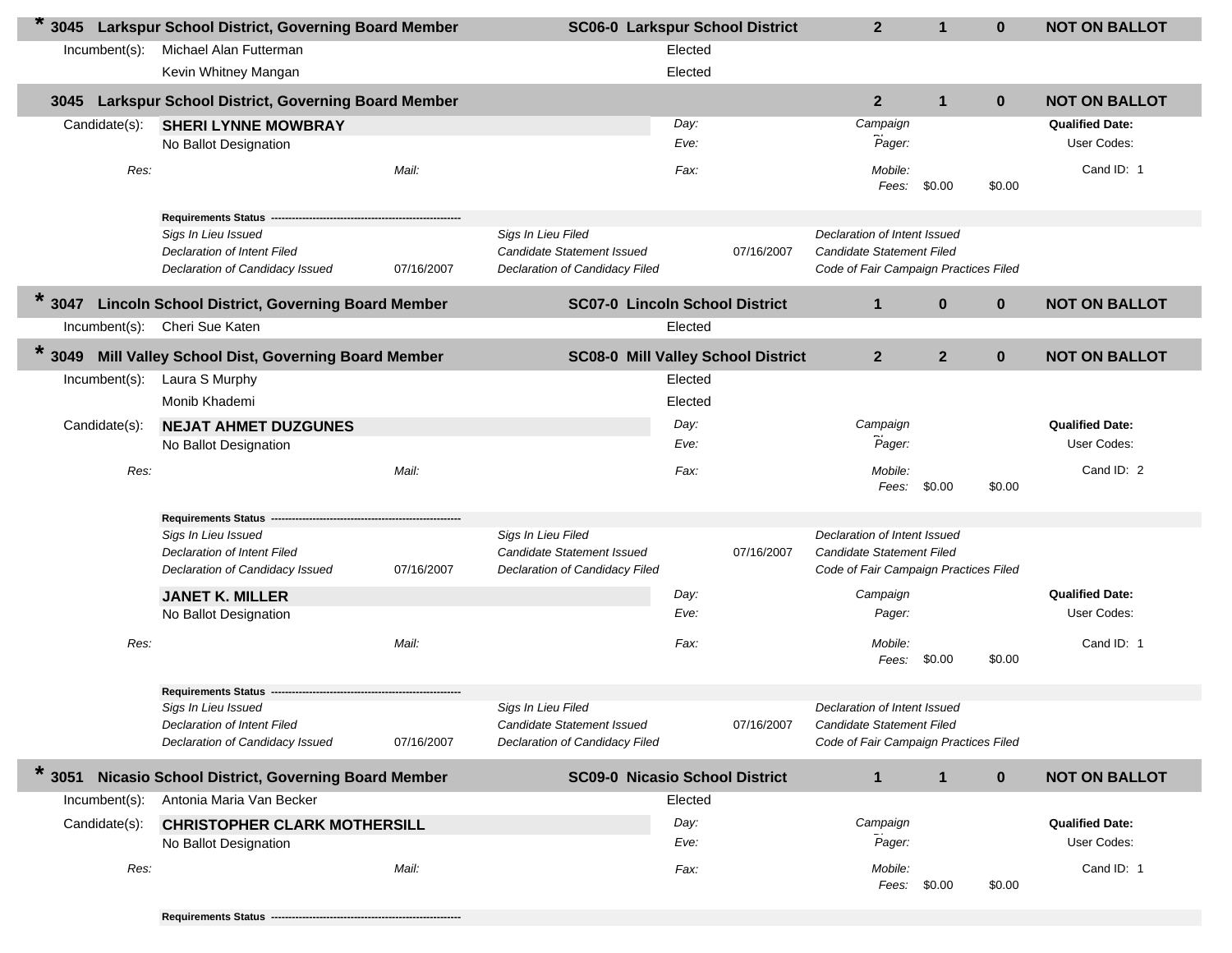|                  | Sigs In Lieu Issued<br>Declaration of Intent Filed             |                      | Sigs In Lieu Filed<br>Candidate Statement Issued             |              |                    | Declaration of Intent Issued<br><b>Candidate Statement Filed</b>          |              |              |                                       |
|------------------|----------------------------------------------------------------|----------------------|--------------------------------------------------------------|--------------|--------------------|---------------------------------------------------------------------------|--------------|--------------|---------------------------------------|
|                  | Declaration of Candidacy Issued                                | 07/18/2007           | Declaration of Candidacy Filed                               |              |                    | Code of Fair Campaign Practices Filed                                     |              |              |                                       |
| $\ast$<br>3053   | Reed Union School Dist, Governing Board Member                 |                      | <b>SC11-0 Reed Union School District</b>                     |              |                    | $\mathbf{2}$                                                              | $\mathbf{1}$ | $\mathbf{1}$ | <b>NOT ON BALLOT</b>                  |
| Incumbent(s):    | Daniel E Jackson                                               |                      |                                                              | Elected      |                    |                                                                           |              |              |                                       |
|                  | Lisa Anne Barry-Mathews                                        |                      |                                                              | Elected      |                    |                                                                           |              |              |                                       |
| 3053             | Reed Union School Dist, Governing Board Member                 |                      |                                                              |              |                    | $\mathbf{2}$                                                              | $\mathbf{1}$ | $\mathbf{1}$ | <b>NOT ON BALLOT</b>                  |
| Candidate(s):    | <b>DANIEL E. JACKSON</b>                                       |                      |                                                              | Day:         |                    | Campaign                                                                  |              |              | Qualified Date: 7/16/2007             |
|                  | Incumbent                                                      |                      |                                                              | Eve:         |                    | Pager:                                                                    |              |              | User Codes:                           |
| Res:             |                                                                | Mail:                |                                                              | Fax:         |                    | Mobile:<br>Fees:                                                          | \$0.00       | \$0.00       | Cand ID: 1                            |
|                  | <b>Requirements Status</b>                                     |                      |                                                              |              |                    |                                                                           |              |              |                                       |
|                  | Sigs In Lieu Issued<br>Declaration of Intent Filed             |                      | Sigs In Lieu Filed<br>Candidate Statement Issued             |              |                    | Declaration of Intent Issued<br><b>Candidate Statement Filed</b>          |              |              |                                       |
|                  | Declaration of Candidacy Issued                                | 07/16/2007           | Declaration of Candidacy Filed                               |              | 07/16/2007         | Code of Fair Campaign Practices Filed                                     |              |              | 07/16/2007                            |
|                  |                                                                |                      |                                                              |              |                    |                                                                           |              |              |                                       |
| 3055             | Ross School District, Governing Board Member                   |                      | <b>SC12-0 Ross School District</b>                           |              |                    | $\overline{2}$                                                            | $\mathbf{1}$ | $\bf{0}$     | <b>NOT ON BALLOT</b>                  |
| Incumbent(s):    | Julie A Mc Millan                                              |                      |                                                              | Elected      |                    |                                                                           |              |              |                                       |
|                  | <b>Elizabeth Robbins</b>                                       |                      |                                                              | Elected      |                    |                                                                           |              |              |                                       |
| Candidate(s):    | <b>ELIZABETH ROBBINS</b><br>No Ballot Designation              |                      |                                                              | Eve:         | Day: (415)459-9331 | Campaign<br>Pager:                                                        |              |              | <b>Qualified Date:</b><br>User Codes: |
|                  | Res: 7 Norwood Ave<br>Ross, CA 94957                           | PO Box 1588<br>Mail: | Ross CA 94957-1588                                           | Fax:         |                    | Mobile:<br>Fees:                                                          | \$0.00       | \$0.00       | Cand ID: 1                            |
|                  | <b>Requirements Status</b>                                     |                      |                                                              |              |                    |                                                                           |              |              |                                       |
|                  | Sigs In Lieu Issued                                            |                      | Sigs In Lieu Filed                                           |              |                    | Declaration of Intent Issued                                              |              |              |                                       |
|                  | Declaration of Intent Filed<br>Declaration of Candidacy Issued | 07/16/2007           | Candidate Statement Issued<br>Declaration of Candidacy Filed |              | 07/16/2007         | <b>Candidate Statement Filed</b><br>Code of Fair Campaign Practices Filed |              |              |                                       |
| $\ast$           |                                                                |                      |                                                              |              |                    |                                                                           |              |              |                                       |
| 3056             | Ross Valley School Dist, Governing Board Member                |                      | <b>SC13-0 Ross Valley School District</b>                    |              |                    | $\mathbf{3}$                                                              | $\mathbf{1}$ | $\bf{0}$     | <b>NOT ON BALLOT</b>                  |
| Incumbent(s):    | Lori Jill Lopin                                                |                      |                                                              | Elected      |                    |                                                                           |              |              |                                       |
|                  | Conn Brendan Hickey                                            |                      |                                                              | Elected      |                    |                                                                           |              |              |                                       |
|                  | Sharon R Sagar                                                 |                      |                                                              | Elected      |                    |                                                                           |              |              |                                       |
| Candidate(s):    | <b>SHARON R. SAGAR</b><br>No Ballot Designation                |                      |                                                              | Day:<br>Eve: |                    | Campaign<br>Pager:                                                        |              |              | <b>Qualified Date:</b><br>User Codes: |
|                  |                                                                |                      |                                                              |              |                    |                                                                           |              |              |                                       |
| Res:             |                                                                | Mail:                |                                                              | Fax:         |                    | Mobile:                                                                   | Fees: \$0.00 | \$0.00       | Cand ID: 1                            |
|                  | Requirements Status -                                          |                      |                                                              |              |                    |                                                                           |              |              |                                       |
|                  | Sigs In Lieu Issued                                            |                      | Sigs In Lieu Filed                                           |              |                    | Declaration of Intent Issued                                              |              |              |                                       |
|                  | Declaration of Intent Filed                                    |                      | Candidate Statement Issued                                   |              | 07/16/2007         | <b>Candidate Statement Filed</b>                                          |              |              |                                       |
|                  | Declaration of Candidacy Issued                                | 07/16/2007           | Declaration of Candidacy Filed                               |              |                    | Code of Fair Campaign Practices Filed                                     |              |              |                                       |
| $\ast$<br>3061   | Union Joint School Dist, Governing Board Member                |                      | <b>SC17-0 Union Joint School District</b>                    |              |                    | $\mathbf 1$                                                               | $\bf{0}$     | $\bf{0}$     | <b>NOT ON BALLOT</b>                  |
| $Incumbent(s)$ : | Mark Louis Pomi                                                |                      |                                                              | Elected      |                    |                                                                           |              |              |                                       |
|                  |                                                                |                      |                                                              |              |                    |                                                                           |              |              |                                       |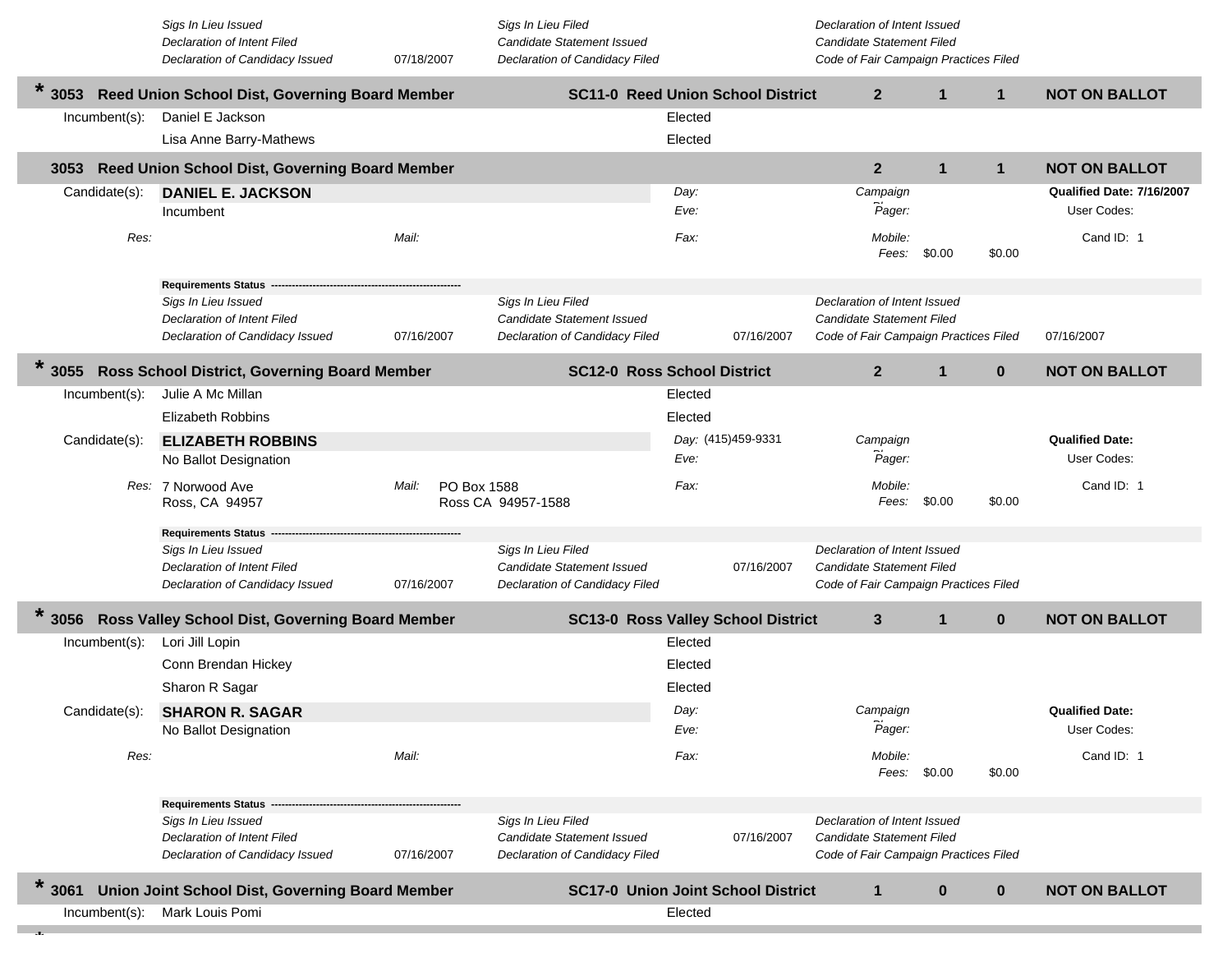|                  | 5012 Member, Town Council, Town of Corte Madera           |                                                  |                                | *503-0 Town Of Corte Madera | $\overline{2}$                        | $\bf{0}$     | $\mathbf{0}$ | <b>NOT ON BALLOT</b>   |
|------------------|-----------------------------------------------------------|--------------------------------------------------|--------------------------------|-----------------------------|---------------------------------------|--------------|--------------|------------------------|
| Incumbent(s):    | Melissa Jan Gill                                          |                                                  |                                | Elected                     |                                       |              |              |                        |
|                  | Jin S Yang                                                |                                                  |                                | Elected                     |                                       |              |              |                        |
| $\ast$<br>5022   | Member, Town Council, Town of Fairfax                     |                                                  |                                | *504-0 Town Of Fairfax      | $\overline{2}$                        | $\bf{0}$     | $\mathbf{0}$ | <b>NOT ON BALLOT</b>   |
| Incumbent(s):    | Lewis E Tremaine III                                      |                                                  |                                | Elected                     |                                       |              |              |                        |
|                  | Lawrence Bragman                                          |                                                  |                                | Elected                     |                                       |              |              |                        |
| $\ast$<br>5023   | Town Clerk, Town of Fairfax                               |                                                  |                                | *504-0 Town Of Fairfax      | $\mathbf{1}$                          | $\bf{0}$     | $\mathbf{0}$ | <b>NOT ON BALLOT</b>   |
|                  | Incumbent(s): Judith Anderson                             |                                                  |                                | Elected                     |                                       |              |              |                        |
| $* 5024$         | <b>Treasurer, Town of Fairfax</b>                         |                                                  |                                | *504-0 Town Of Fairfax      | $\mathbf{1}$                          | $\bf{0}$     | $\mathbf 0$  | <b>NOT ON BALLOT</b>   |
| Incumbent(s):    | <b>Edward James Kelly</b>                                 |                                                  |                                | Elected                     |                                       |              |              |                        |
| $* 5032$         | Member, City Council, City of Larkspur                    |                                                  |                                | *505-0 City Of Larkspur     | 2 <sup>2</sup>                        | $\mathbf{1}$ | $\mathbf 0$  | <b>NOT ON BALLOT</b>   |
| $Incumbent(s)$ : | Laurence John Chu                                         |                                                  |                                | Elected                     |                                       |              |              |                        |
|                  | Kathleen E Hartzell                                       |                                                  |                                | Elected                     |                                       |              |              |                        |
| Candidate(s):    | <b>KATHY HARTZELL</b>                                     |                                                  |                                | Day: (415)924-4740          | Campaign                              |              |              | <b>Qualified Date:</b> |
|                  | No Ballot Designation                                     |                                                  |                                | Eve:                        | Pager:                                |              |              | User Codes:            |
|                  | Res: 38 Loma Vista Ave<br>Larkspur, CA 94939              | Mail:<br>38 Loma Vista Ave<br>Larkspur, CA 94939 |                                | Fax:                        | Mobile:<br>Fees:                      | \$0.00       | \$0.00       | Cand ID: 1             |
|                  |                                                           |                                                  |                                |                             |                                       |              |              |                        |
|                  | <b>Requirements Status</b>                                |                                                  | Sigs In Lieu Filed             |                             | Declaration of Intent Issued          |              |              |                        |
|                  | Sigs In Lieu Issued<br><b>Declaration of Intent Filed</b> |                                                  | Candidate Statement Issued     |                             |                                       |              |              |                        |
|                  |                                                           |                                                  |                                |                             | <b>Candidate Statement Filed</b>      |              |              |                        |
|                  | Declaration of Candidacy Issued                           |                                                  | Declaration of Candidacy Filed |                             | Code of Fair Campaign Practices Filed |              |              |                        |
| $*$ 5041         | Member, City Council, City of Mill Valley                 |                                                  |                                | *506-0 City Of Mill Valley  | $\mathbf{3}$                          | $\bf{0}$     | $\mathbf 0$  | <b>NOT ON BALLOT</b>   |
| Incumbent(s):    | George Richard Swanson                                    |                                                  |                                | Elected                     |                                       |              |              |                        |
|                  | Christopher Raker                                         |                                                  |                                | Elected                     |                                       |              |              |                        |
|                  | Anne B Solem                                              |                                                  |                                | Elected                     |                                       |              |              |                        |
| $*$ 5051         | Member, City Council, City of Novato                      |                                                  |                                | *507-0 City Of Novato       | $\mathbf{3}$                          | $\bf{0}$     | $\mathbf 0$  | <b>NOT ON BALLOT</b>   |
| $Incumbent(s)$ : | Carole Dillon-Knutson                                     |                                                  |                                | Elected                     |                                       |              |              |                        |
|                  | Jeanne E Macleamy                                         |                                                  |                                | Elected                     |                                       |              |              |                        |
|                  | <b>Ernie Gray</b>                                         |                                                  |                                | Appointed                   |                                       |              |              |                        |
| *<br>5073        | Member, Town Council, Town of San Anselmo                 |                                                  |                                | *501-0 Town Of San Anselmo  | $\overline{2}$                        | $\bf{0}$     | $\mathbf{0}$ | <b>NOT ON BALLOT</b>   |
| Incumbent(s):    | Barbara Anne Thornton                                     |                                                  |                                | Elected                     |                                       |              |              |                        |
|                  | Wayne B Cooper                                            |                                                  |                                | Appointed                   |                                       |              |              |                        |
|                  | * 5074 Town Clerk, Town of San Anselmo                    |                                                  |                                | *501-0 Town Of San Anselmo  | $\mathbf 1$                           | $\bf{0}$     | $\mathbf 0$  | <b>NOT ON BALLOT</b>   |
| Incumbent(s):    | Barbara A Chambers                                        |                                                  |                                | Elected                     |                                       |              |              |                        |
|                  | Town Treasurer, Town of San Anselmo                       |                                                  |                                | *501-0 Town Of San Anselmo  | $\mathbf{1}$                          | $\bf{0}$     | $\mathbf 0$  | <b>NOT ON BALLOT</b>   |
| $*$ 5075         | Incumbent(s): Roberta L Robinson                          |                                                  |                                | Elected                     |                                       |              |              |                        |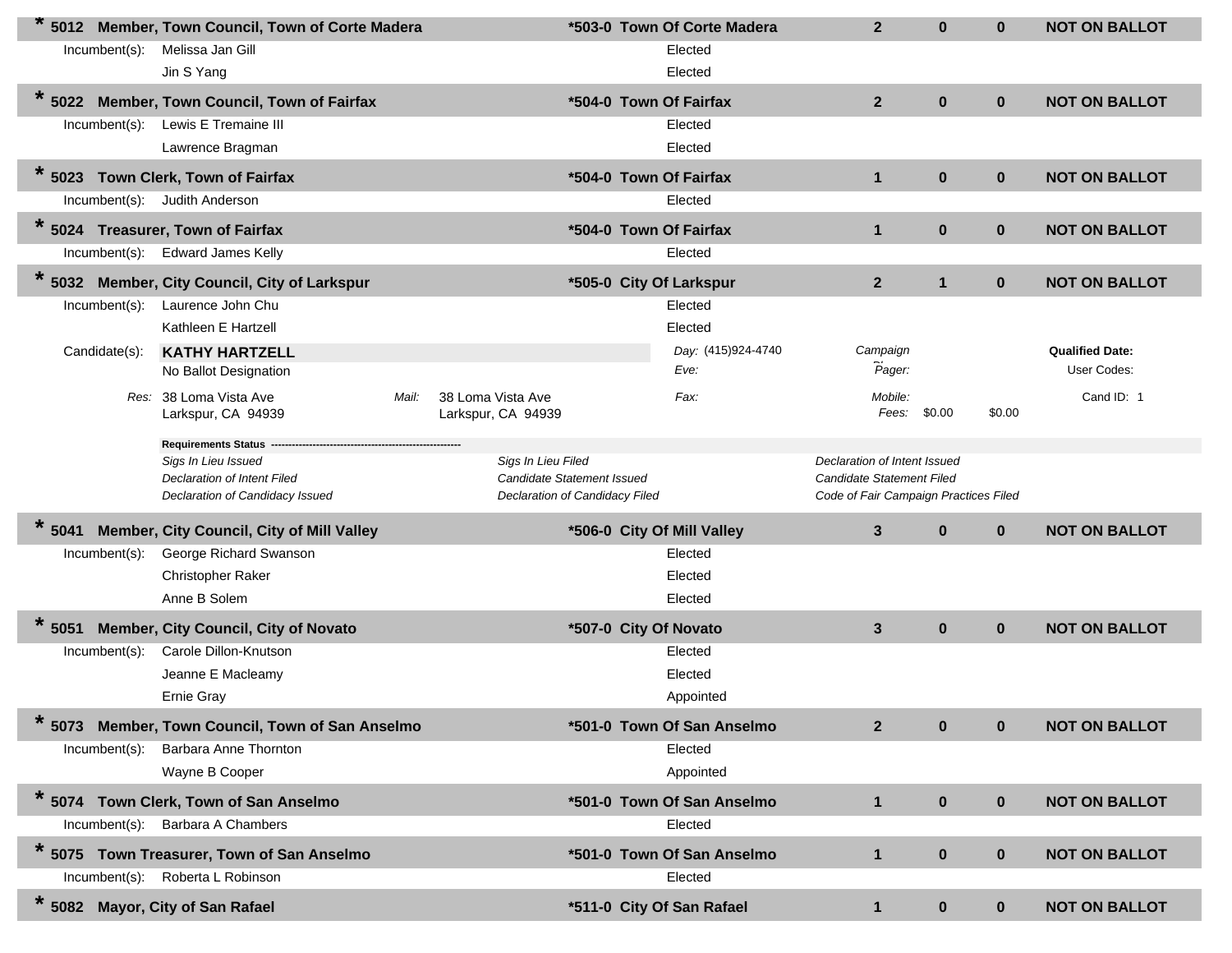|                 | Incumbent(s): Al Boro |                                               |       |                            | Elected                                      |                              |              |              |                           |
|-----------------|-----------------------|-----------------------------------------------|-------|----------------------------|----------------------------------------------|------------------------------|--------------|--------------|---------------------------|
| $\star$<br>5083 |                       | Member, City Council, City of San Rafael      |       |                            | *511-0 City Of San Rafael                    | 2 <sup>1</sup>               | $\bf{0}$     | $\mathbf{0}$ | <b>NOT ON BALLOT</b>      |
|                 | Incumbent(s):         | Paul M Cohen                                  |       |                            | Elected                                      |                              |              |              |                           |
|                 |                       | <b>Gary Phillips</b>                          |       |                            | Elected                                      |                              |              |              |                           |
| $\ast$<br>5085  |                       | City Attorney, City of San Rafael             |       |                            | *511-0 City Of San Rafael                    | $\mathbf{1}$                 | $\bf{0}$     | $\mathbf 0$  | <b>NOT ON BALLOT</b>      |
| $\star$<br>5085 |                       | City Attorney, City of San Rafael             |       |                            | *511-0 City Of San Rafael                    | 1                            | $\bf{0}$     | $\mathbf{0}$ | <b>NOT ON BALLOT</b>      |
|                 | Incumbent(s):         | Gary T Ragghianti                             |       |                            | Elected                                      |                              |              |              |                           |
| $\star$<br>5086 |                       | <b>Clerk and Assessor, City of San Rafael</b> |       |                            | *511-0 City Of San Rafael                    | $\mathbf{1}$                 | $\bf{0}$     | $\mathbf{0}$ | <b>NOT ON BALLOT</b>      |
|                 | Incumbent(s):         | Jeanne M Leoncini                             |       |                            | Elected                                      |                              |              |              |                           |
| $\star$<br>5103 |                       | Member, Town Council, Town of Tiburon         |       |                            | *510-0 Town Of Tiburon                       | 2 <sup>1</sup>               | $\bf{0}$     | $\mathbf{0}$ | <b>NOT ON BALLOT</b>      |
|                 | Incumbent(s):         | Jeffrey Michael Slavitz                       |       |                            | Elected                                      |                              |              |              |                           |
|                 |                       | <b>Paul Charles Smith</b>                     |       |                            | Elected                                      |                              |              |              |                           |
| $\ast$<br>6001  |                       | Director, Bel Marin Keys Csd                  |       |                            | <b>CSD05-0 Bel Marin Keys Community Ser</b>  | $\mathbf{3}$                 | $\bf{0}$     | $\mathbf 0$  | <b>NOT ON BALLOT</b>      |
|                 | Incumbent(s):         | John Thomas Crawford                          |       |                            | Elected                                      |                              |              |              |                           |
|                 |                       | Angele Khachadour                             |       |                            | Elected                                      |                              |              |              |                           |
|                 |                       | <b>Robert Thomas Foley</b>                    |       |                            | Elected                                      |                              |              |              |                           |
| $\ast$<br>6003  |                       | Director, Short Term, Marin City Csd          |       |                            | <b>CSD02-0 Marin City Community Service:</b> | $\mathbf{1}$                 | $\bf{0}$     | $\mathbf{0}$ | <b>NOT ON BALLOT</b>      |
|                 | Incumbent(s):         | Kimberly-Ann Victoria Glanville               |       |                            | Appointed                                    |                              |              |              |                           |
| $\star$<br>6004 |                       | Director, Full Term, Marin City Csd           |       |                            | <b>CSD02-0 Marin City Community Service:</b> | $\mathbf{2}$                 | $\bf{0}$     | $\mathbf{0}$ | <b>NOT ON BALLOT</b>      |
|                 | Incumbent(s):         | Derek A Morgan                                |       |                            | Elected                                      |                              |              |              |                           |
|                 |                       | Miranda Pierce Kolbe                          |       |                            | Appointed                                    |                              |              |              |                           |
| $\ast$<br>6005  |                       | <b>Director, Marinwood Csd</b>                |       |                            | <b>CSD03-0 Marinwood Community Service</b>   | $\mathbf{3}$                 | $\bf{0}$     | $\mathbf{0}$ | <b>NOT ON BALLOT</b>      |
|                 | Incumbent(s):         | Tarey Ayn Read                                |       |                            | Appointed                                    |                              |              |              |                           |
|                 |                       | <b>Walter K Dods</b>                          |       |                            | Elected                                      |                              |              |              |                           |
|                 |                       | <b>William Howard Hansell</b>                 |       |                            | Appointed                                    |                              |              |              |                           |
| $*$ 6007        |                       | Director, Short Term, Muir Beach Csd          |       |                            | <b>CSD04-0 Muir Beach Community Service</b>  | $\blacksquare$               | $\mathbf{0}$ | $\mathbf{0}$ | <b>NOT ON BALLOT</b>      |
|                 | Incumbent(s):         | Robert L Jacobs                               |       |                            | Appointed                                    |                              |              |              |                           |
| $\star$         |                       | 6008 Director, Full Term, Muir Beach Csd      |       |                            | <b>CSD04-0 Muir Beach Community Service</b>  | $\mathbf{2}$                 | $\mathbf{1}$ |              | <b>NOT ON BALLOT</b>      |
|                 | $Incumbent(s)$ :      | Steven S Shaffer                              |       |                            | Elected                                      |                              |              |              |                           |
|                 |                       | <b>Maury Bennett Ostroff</b>                  |       |                            | Elected                                      |                              |              |              |                           |
|                 | Candidate(s):         | <b>MAURY BENNETT OSTROFF</b>                  |       |                            | Day:                                         | Campaign                     |              |              | Qualified Date: 7/18/2007 |
|                 |                       | Incumbent                                     |       |                            | Eve:                                         | Pager:                       |              |              | User Codes:               |
|                 | Res:                  |                                               | Mail: |                            | Fax:                                         | Mobile:                      | Fees: \$0.00 | \$0.00       | Cand ID: 1                |
|                 |                       | <b>Requirements Status -</b>                  |       |                            |                                              |                              |              |              |                           |
|                 |                       | Sigs In Lieu Issued                           |       | Sigs In Lieu Filed         |                                              | Declaration of Intent Issued |              |              |                           |
|                 |                       | <b>Declaration of Intent Filed</b>            |       | Candidate Statement Issued |                                              | Candidate Statement Filed    |              |              |                           |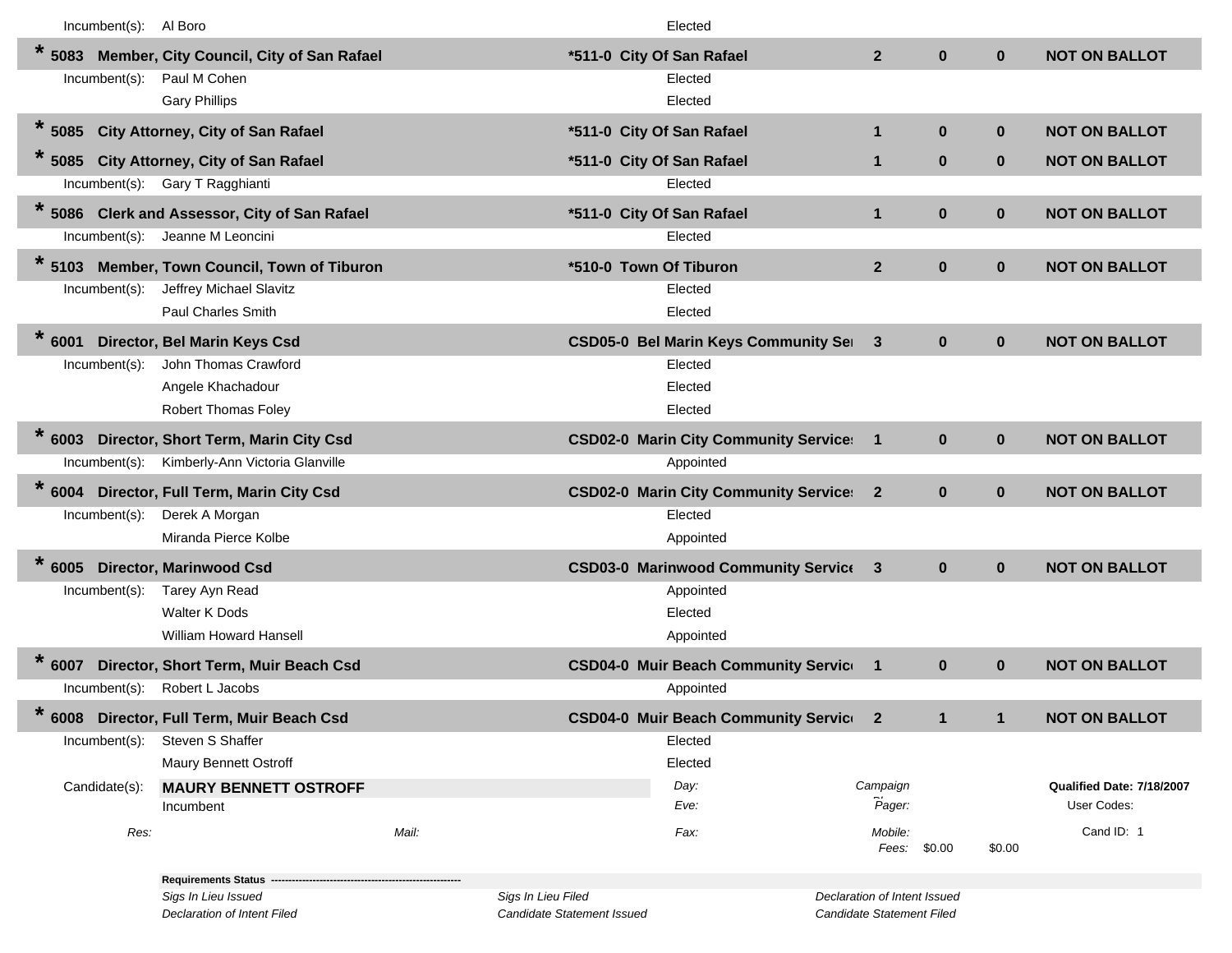| eclaration of Candidacy Issued |  |
|--------------------------------|--|
|--------------------------------|--|

07/18/2007 *Declaration of Candidacy Issued* 07/18/2007 *Declaration of Candidacy Filed Code of Fair Campaign Practices Filed* 07/18/2007

| $\ast$<br>6009   | <b>Director, Tamalpais Csd</b>                     |                      |                                                  | <b>CSD06-0 Tamalpais Community Service</b> |            | 3                                     | $\bf{0}$     | $\mathbf{0}$ | <b>NOT ON BALLOT</b>      |
|------------------|----------------------------------------------------|----------------------|--------------------------------------------------|--------------------------------------------|------------|---------------------------------------|--------------|--------------|---------------------------|
| Incumbent(s):    | Steffen John Bartschat<br>Linda Johnson            |                      |                                                  | Elected<br>Elected                         |            |                                       |              |              |                           |
| $\star$<br>6009  | <b>Director, Tamalpais Csd</b>                     |                      |                                                  | <b>CSD06-0 Tamalpais Community Service</b> |            | 3                                     | $\bf{0}$     | $\mathbf 0$  | <b>NOT ON BALLOT</b>      |
| $Incumbent(s)$ : | Sandra Kirby-Glading                               |                      |                                                  | Elected                                    |            |                                       |              |              |                           |
| $* 6018$         | <b>Director, Kentfield Fpd</b>                     |                      |                                                  | FI03-0 Kentfield Fire District             |            | $\overline{2}$                        | $\bf{0}$     | $\mathbf{0}$ | <b>NOT ON BALLOT</b>      |
| $Incumbent(s)$ : | No office holder                                   |                      |                                                  | Elected                                    |            |                                       |              |              |                           |
|                  | <b>Michael Gerard Murray</b>                       |                      |                                                  | Elected                                    |            |                                       |              |              |                           |
| $\ast$<br>6019   | <b>Director, Novato Fpd</b>                        |                      |                                                  | FI04-0 Novato Fire Protection District     |            | 3                                     | $\bf{0}$     | $\mathbf{0}$ | <b>NOT ON BALLOT</b>      |
| $Incumbent(s)$ : | Steve R Metcho                                     |                      |                                                  | Elected                                    |            |                                       |              |              |                           |
|                  | L J Silverman                                      |                      |                                                  | Elected                                    |            |                                       |              |              |                           |
|                  | Mark J Horick                                      |                      |                                                  | Elected                                    |            |                                       |              |              |                           |
| $\star$<br>6021  | <b>Director, Sleepy Hollow Fpd</b>                 |                      |                                                  | FI05-0 Sleepy Hollow Fire Protection Dis   |            | $\mathbf{2}$                          | $\mathbf{1}$ | $\mathbf{1}$ | <b>NOT ON BALLOT</b>      |
| Incumbent(s):    | Frank Joseph Berto                                 |                      |                                                  | Elected                                    |            |                                       |              |              |                           |
|                  | Thomas Joseph Finn                                 |                      |                                                  | Elected                                    |            |                                       |              |              |                           |
| Candidate(s):    | <b>FRANK J. BERTO</b>                              |                      |                                                  | Day: (415)454-2923                         |            | Campaign                              |              |              | Qualified Date: 7/16/2007 |
|                  | Incumbent                                          |                      |                                                  | Eve:                                       |            | Pager:                                |              |              | User Codes:               |
|                  | Res: 70 Crane Dr<br>San Anselmo, CA 94960          | 70 Crane Dr<br>Mail: | San Anselmo, CA 94960                            | Fax:                                       |            | Mobile:<br>Fees:                      | \$0.00       | \$0.00       | Cand ID: 1                |
|                  |                                                    |                      |                                                  |                                            |            |                                       |              |              |                           |
|                  |                                                    |                      |                                                  |                                            |            |                                       |              |              |                           |
|                  | <b>Requirements Status</b>                         |                      |                                                  |                                            |            | Declaration of Intent Issued          |              |              |                           |
|                  | Sigs In Lieu Issued<br>Declaration of Intent Filed |                      | Sigs In Lieu Filed<br>Candidate Statement Issued |                                            |            | Candidate Statement Filed             |              |              |                           |
|                  | Declaration of Candidacy Issued                    | 07/16/2007           | Declaration of Candidacy Filed                   |                                            | 07/16/2007 | Code of Fair Campaign Practices Filed |              |              | 07/16/2007                |
| $\ast$<br>6023   | Director, Stinson Beach Fpd                        |                      |                                                  | FI07-0 Stinson Beach Fire Protection Dis   |            | 3                                     | $\bf{0}$     | $\mathbf 0$  | <b>NOT ON BALLOT</b>      |
| Incumbent(s):    | Christopher J Harrington                           |                      |                                                  | Elected                                    |            |                                       |              |              |                           |
|                  | Philip Joseph O Brien                              |                      |                                                  | Elected                                    |            |                                       |              |              |                           |
|                  | John R Washington                                  |                      |                                                  | Elected                                    |            |                                       |              |              |                           |
| $\ast$<br>6026   | Director, Southern Marin Fpd                       |                      |                                                  | FI06-0 Southern Marin Fire Protection Di   |            | 3                                     | $\bf{0}$     | $\mathbf{0}$ | <b>NOT ON BALLOT</b>      |
| Incumbent(s):    | <b>Curry Eckelhoff</b>                             |                      |                                                  | Elected                                    |            |                                       |              |              |                           |
|                  | Douglas Wriston                                    |                      |                                                  | Elected                                    |            |                                       |              |              |                           |
|                  | <b>Ronald Rolland Barney</b>                       |                      |                                                  | Elected                                    |            |                                       |              |              |                           |
| $*$ 6028         | <b>Director, Tiburon Fpd</b>                       |                      |                                                  | FI09-0 Tiburon Fire Protection District    |            | $\mathbf{2}$                          | $\mathbf{1}$ | $\mathbf{0}$ | <b>NOT ON BALLOT</b>      |
| Incumbent(s):    | Fred C Hannahs                                     |                      |                                                  | Elected                                    |            |                                       |              |              |                           |
|                  | Robert G Miller                                    |                      |                                                  | Appointed                                  |            |                                       |              |              |                           |
| Candidate(s):    | <b>FRED C. HANNAHS</b>                             |                      |                                                  | Day: (415)435-1129                         |            | Campaign                              |              |              | <b>Qualified Date:</b>    |
|                  | No Ballot Designation                              |                      |                                                  | Eve:                                       |            | Pager:                                |              |              | User Codes:               |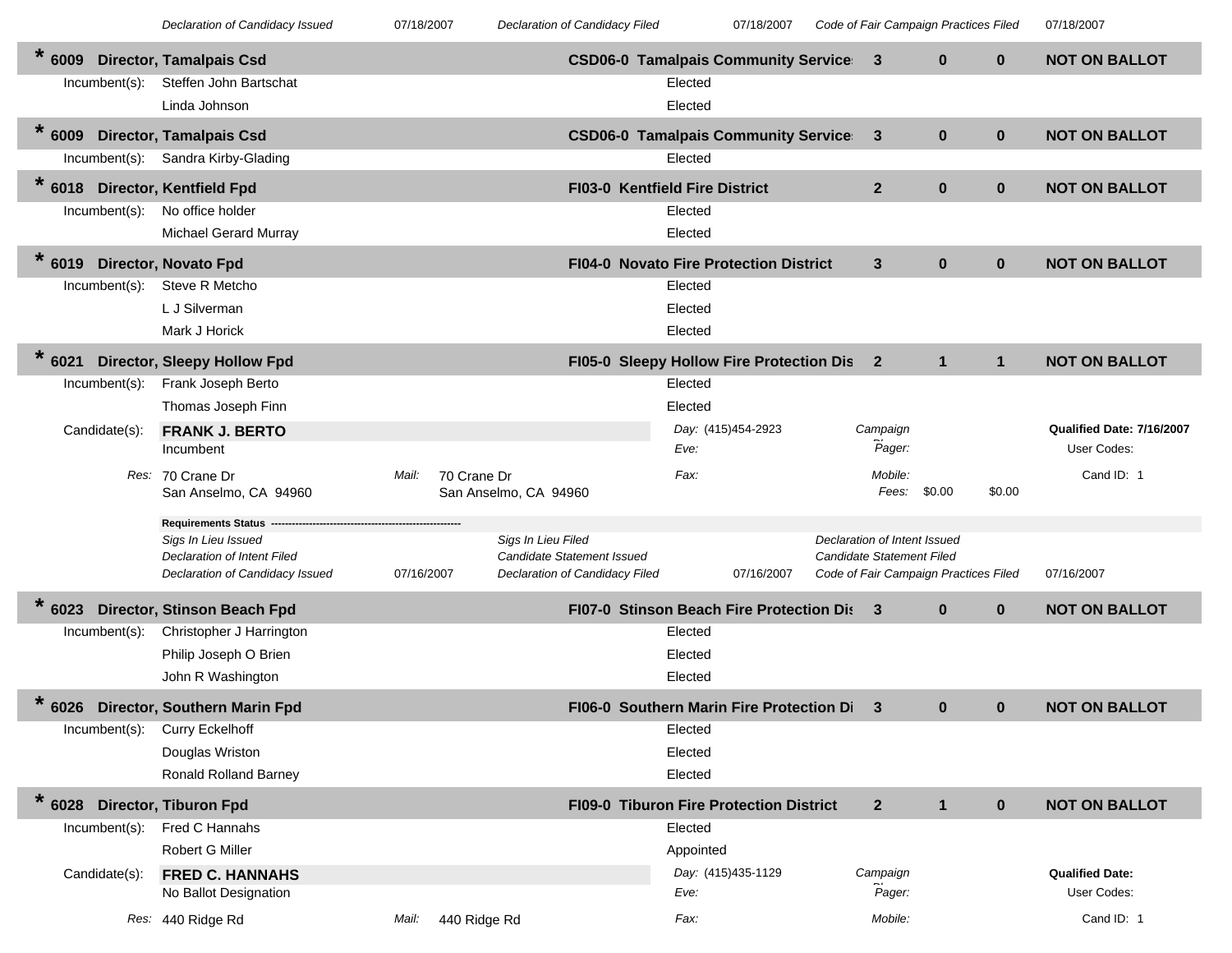|                  | Tiburon, CA 94920                                                     |                       | Tiburon, CA 94920                                            |                                                  | Fees:                                                                     | \$0.00       | \$0.00       |                           |
|------------------|-----------------------------------------------------------------------|-----------------------|--------------------------------------------------------------|--------------------------------------------------|---------------------------------------------------------------------------|--------------|--------------|---------------------------|
|                  | <b>Requirements Status</b>                                            |                       |                                                              |                                                  |                                                                           |              |              |                           |
|                  | Sigs In Lieu Issued<br>Declaration of Intent Filed                    |                       | Sigs In Lieu Filed<br>Candidate Statement Issued             | 07/18/2007                                       | Declaration of Intent Issued<br><b>Candidate Statement Filed</b>          |              |              |                           |
|                  | Declaration of Candidacy Issued                                       | 07/18/2007            | Declaration of Candidacy Filed                               |                                                  | Code of Fair Campaign Practices Filed                                     |              |              |                           |
| $\ast$<br>6032   | <b>Director, Bolinas Community Pud</b>                                |                       |                                                              | PUD01-0 Bolinas Community Public Util            | $\mathbf{2}$                                                              | $\mathbf{1}$ | $\mathbf 1$  | <b>NOT ON BALLOT</b>      |
| Incumbent(s):    | Donald Leonard Smith                                                  |                       |                                                              | Elected                                          |                                                                           |              |              |                           |
|                  | Victor Churchill Amoroso                                              |                       |                                                              | Elected                                          |                                                                           |              |              |                           |
| Candidate(s):    | <b>VIC AMOROSO</b>                                                    |                       |                                                              | Day: (415)868-1757                               | Campaign                                                                  |              |              | Qualified Date: 7/17/2007 |
|                  | Incumbent                                                             |                       |                                                              | Eve:                                             | Pager:                                                                    |              |              | User Codes:               |
|                  | Res: 17 Brighton Ave<br>Bolinas, CA 94924                             | PO Box 537<br>Mail:   | Bolinas CA 94924-0537                                        | Fax:                                             | Mobile:<br>Fees:                                                          | \$0.00       | \$0.00       | Cand ID: 1                |
|                  | <b>Requirements Status</b>                                            |                       |                                                              |                                                  |                                                                           |              |              |                           |
|                  | Sigs In Lieu Issued                                                   |                       | Sigs In Lieu Filed                                           |                                                  | Declaration of Intent Issued                                              |              |              |                           |
|                  | <b>Declaration of Intent Filed</b><br>Declaration of Candidacy Issued | 07/17/2007            | Candidate Statement Issued<br>Declaration of Candidacy Filed | 07/17/2007                                       | <b>Candidate Statement Filed</b><br>Code of Fair Campaign Practices Filed |              |              | 07/17/2007                |
|                  |                                                                       |                       |                                                              |                                                  |                                                                           |              |              |                           |
| 6033             | Director, Full Term, Inverness Pud                                    |                       |                                                              | <b>PUD02-0 Inverness Public Utility District</b> | 3                                                                         | $\bf{0}$     | $\bf{0}$     | <b>NOT ON BALLOT</b>      |
| Incumbent(s):    | Laura Bratenahl Alderdice                                             |                       |                                                              | Elected                                          |                                                                           |              |              |                           |
|                  | Mark R Kriss                                                          |                       |                                                              | Elected                                          |                                                                           |              |              |                           |
|                  | Michael Dunlea Mc Eneany                                              |                       |                                                              | Elected                                          |                                                                           |              |              |                           |
|                  |                                                                       |                       |                                                              |                                                  |                                                                           |              |              |                           |
| $\star$<br>6034  | Director, Short Term, Inverness Pud                                   |                       |                                                              | PUD02-0 Inverness Public Utility District        | $\mathbf{1}$                                                              | $\mathbf{1}$ | $\bf{0}$     | <b>NOT ON BALLOT</b>      |
| Incumbent(s):    | Kenneth John Emanuels                                                 |                       |                                                              | Appointed                                        |                                                                           |              |              |                           |
| Candidate(s):    | <b>KENNETH EMANUELS</b>                                               |                       |                                                              | Day: (415)669-1963                               | Campaign                                                                  |              |              | <b>Qualified Date:</b>    |
|                  | No Ballot Designation                                                 |                       |                                                              | Eve:                                             | Pager:                                                                    |              |              | User Codes:               |
|                  | Res: 175 Edgemont Way                                                 | PO Box 465<br>Mail:   |                                                              | Fax:                                             | Mobile:                                                                   |              |              | Cand ID: 1                |
|                  | Inverness, CA 94937                                                   |                       | Inverness CA 94937-0465                                      |                                                  | Fees:                                                                     | \$0.00       | \$0.00       |                           |
|                  | <b>Requirements Status -</b>                                          |                       |                                                              |                                                  |                                                                           |              |              |                           |
|                  | Sigs In Lieu Issued                                                   |                       | Sigs In Lieu Filed                                           |                                                  | Declaration of Intent Issued                                              |              |              |                           |
|                  | Declaration of Intent Filed<br>Declaration of Candidacy Issued        | 07/19/2007            | Candidate Statement Issued<br>Declaration of Candidacy Filed | 07/19/2007                                       | <b>Candidate Statement Filed</b><br>Code of Fair Campaign Practices Filed |              |              |                           |
| $\ast$           | 6039 Director, Sanitary Dis 5 - Tib                                   |                       |                                                              | SA02-0 Tiburon Sanitary District No. 5           | 3                                                                         |              | $\mathbf{0}$ | <b>NOT ON BALLOT</b>      |
| $Incumbent(s)$ : | Peter Hoyt Berg                                                       |                       |                                                              | Elected                                          |                                                                           |              |              |                           |
|                  | Fred C Hannahs                                                        |                       |                                                              | Elected                                          |                                                                           |              |              |                           |
|                  | Kenneth Allen Marks                                                   |                       |                                                              | Appointed                                        |                                                                           |              |              |                           |
| Candidate(s):    | <b>FRED C. HANNAHS</b>                                                |                       |                                                              | Day: (415)435-1129                               | Campaign                                                                  |              |              | <b>Qualified Date:</b>    |
|                  | No Ballot Designation                                                 |                       |                                                              | Eve:                                             | Pager:                                                                    |              |              | User Codes:               |
|                  | Res: 440 Ridge Rd<br>Tiburon, CA 94920                                | 440 Ridge Rd<br>Mail: | Tiburon, CA 94920                                            | Fax:                                             | Mobile:                                                                   | Fees: \$0.00 | \$0.00       | Cand ID: 1                |
|                  | Requirements Status -<br>Sigs In Lieu Issued                          |                       | Sigs In Lieu Filed                                           |                                                  | Declaration of Intent Issued                                              |              |              |                           |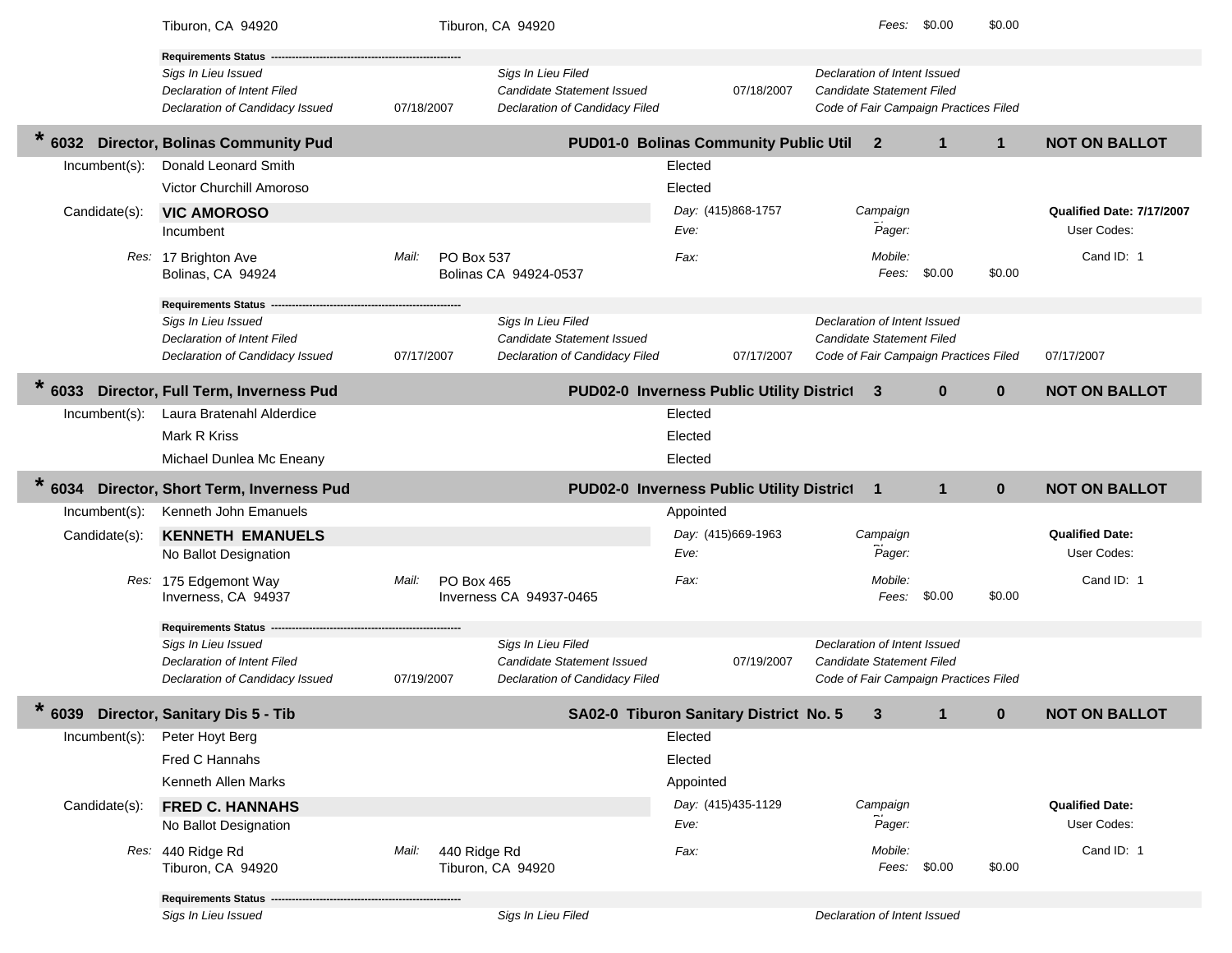|                  | <b>Declaration of Intent Filed</b><br>Declaration of Candidacy Issued | 07/18/2007            |                       | <b>Candidate Statement Issued</b><br>Declaration of Candidacy Filed |                | 07/18/2007 | <b>Candidate Statement Filed</b> | Code of Fair Campaign Practices Filed |                |                           |
|------------------|-----------------------------------------------------------------------|-----------------------|-----------------------|---------------------------------------------------------------------|----------------|------------|----------------------------------|---------------------------------------|----------------|---------------------------|
| $\ast$<br>6043   | <b>Director, Alto Sanitary District</b>                               |                       |                       | <b>SA05-0 Alto Sanitary District</b>                                |                |            | $\mathbf{3}$                     | $\bf{0}$                              | $\mathbf{0}$   | <b>NOT ON BALLOT</b>      |
| $Incumbent(s)$ : | Tania Graham Kennedy                                                  |                       |                       |                                                                     | Elected        |            |                                  |                                       |                |                           |
|                  | Joyce F Miles                                                         |                       |                       |                                                                     | Elected        |            |                                  |                                       |                |                           |
|                  | Pedro F Femenia                                                       |                       |                       |                                                                     | Elected        |            |                                  |                                       |                |                           |
| $\star$<br>6045  | <b>Director, Homestead Vly Sanitary</b>                               |                       |                       | SA06-0 Homestead Valley Sanitary Distr                              |                |            | 3                                | $\mathbf{1}$                          | $\mathbf{0}$   | <b>NOT ON BALLOT</b>      |
| Incumbent(s):    | Scott Morgan Noble                                                    |                       |                       |                                                                     | Elected        |            |                                  |                                       |                |                           |
|                  | Einar Lars Asbo                                                       |                       |                       |                                                                     | Elected        |            |                                  |                                       |                |                           |
|                  | <b>Robert Scott Westbrook</b>                                         |                       |                       |                                                                     | Appointed      |            |                                  |                                       |                |                           |
| Candidate(s):    | <b>SCOTT MORGAN NOBLE</b>                                             |                       |                       |                                                                     | Day: (415)884- |            | Campaign                         |                                       |                | <b>Qualified Date:</b>    |
|                  | Incumbent                                                             |                       |                       |                                                                     | Eve:           |            | Pager:                           |                                       |                | User Codes:               |
|                  | Res: 108 Janes St<br>Mill Valley, CA 94941                            | Mail:<br>108 Janes St | Mill Valley, CA 94941 |                                                                     | Fax:           |            | Mobile:<br>Fees:                 | \$0.00                                | \$0.00         | Cand ID: 1                |
|                  | <b>Requirements Status</b>                                            |                       |                       |                                                                     |                |            |                                  |                                       |                |                           |
|                  | Sigs In Lieu Issued                                                   |                       | Sigs In Lieu Filed    |                                                                     |                |            | Declaration of Intent Issued     |                                       |                |                           |
|                  | <b>Declaration of Intent Filed</b><br>Declaration of Candidacy Issued | 07/19/2007            |                       | Candidate Statement Issued<br>Declaration of Candidacy Filed        |                | 07/19/2007 | <b>Candidate Statement Filed</b> | Code of Fair Campaign Practices Filed |                | 07/19/2007                |
|                  |                                                                       |                       |                       |                                                                     |                |            |                                  |                                       |                |                           |
| $\star$<br>6048  | <b>Director, Las Gallinas Vy Sanitary</b>                             |                       |                       | SA07-0 Las Gallinas Valley Sanitary Dist                            |                |            | $\mathbf{2}$                     | $\bf{0}$                              | $\mathbf{0}$   | <b>NOT ON BALLOT</b>      |
| Incumbent(s):    | Douglas Colbert                                                       |                       |                       |                                                                     | Elected        |            |                                  |                                       |                |                           |
|                  | Craig Kjersgaard Murray                                               |                       |                       |                                                                     | Appointed      |            |                                  |                                       |                |                           |
| $* 6050$         | <b>Director, Novato Sanitary District</b>                             |                       |                       | <b>SA03-0 Novato Sanitary District</b>                              |                |            | $\overline{2}$                   | $\mathbf{3}$                          | 2 <sup>2</sup> | <b>NOT ON BALLOT</b>      |
| Incumbent(s):    | George C Quesada                                                      |                       |                       |                                                                     | Elected        |            |                                  |                                       |                |                           |
|                  | James D Fritz                                                         |                       |                       |                                                                     | Elected        |            |                                  |                                       |                |                           |
| Candidate(s):    | <b>JAMES FRITZ</b>                                                    |                       |                       |                                                                     | Day:           |            | Campaign                         |                                       |                | Qualified Date: 7/16/2007 |
|                  | Incumbent                                                             |                       |                       |                                                                     | Eve:           |            | Pager:                           |                                       |                | User Codes:               |
| Res:             |                                                                       | Mail:                 |                       |                                                                     | Fax:           |            | Mobile:                          |                                       |                | Cand ID: 2                |
|                  |                                                                       |                       |                       |                                                                     |                |            | Fees:                            | \$0.00                                | \$0.00         |                           |
|                  | <b>Requirements Status</b>                                            |                       |                       |                                                                     |                |            |                                  |                                       |                |                           |
|                  | Sigs In Lieu Issued                                                   |                       | Sigs In Lieu Filed    |                                                                     |                |            | Declaration of Intent Issued     |                                       |                |                           |
|                  | Declaration of Intent Filed<br>Declaration of Candidacy Issued        | 07/16/2007            |                       | Candidate Statement Issued<br>Declaration of Candidacy Filed        |                | 07/16/2007 | Candidate Statement Filed        | Code of Fair Campaign Practices Filed |                | 07/16/2007                |
|                  | <b>GEORGE C. QUESADA</b>                                              |                       |                       |                                                                     | Day:           |            | Campaign                         |                                       |                | Qualified Date: 7/17/2007 |
|                  | Incumbent                                                             |                       |                       |                                                                     | Eve:           |            | Pager:                           |                                       |                | User Codes:               |
|                  |                                                                       |                       |                       |                                                                     |                |            |                                  |                                       |                |                           |
| Res:             |                                                                       | Mail:                 |                       |                                                                     | Fax:           |            | Mobile:<br>Fees: \$0.00          |                                       | \$0.00         | Cand ID: 3                |
|                  |                                                                       |                       |                       |                                                                     |                |            |                                  |                                       |                |                           |
|                  | <b>Requirements Status -</b><br>Sigs In Lieu Issued                   |                       | Sigs In Lieu Filed    |                                                                     |                |            | Declaration of Intent Issued     |                                       |                |                           |
|                  | <b>Declaration of Intent Filed</b>                                    |                       |                       | Candidate Statement Issued                                          |                | 07/16/2007 | <b>Candidate Statement Filed</b> |                                       |                | 07/17/2007                |
|                  | Declaration of Candidacy Issued                                       | 07/16/2007            |                       | Declaration of Candidacy Filed                                      |                | 07/17/2007 |                                  | Code of Fair Campaign Practices Filed |                | 07/17/2007                |

Г

I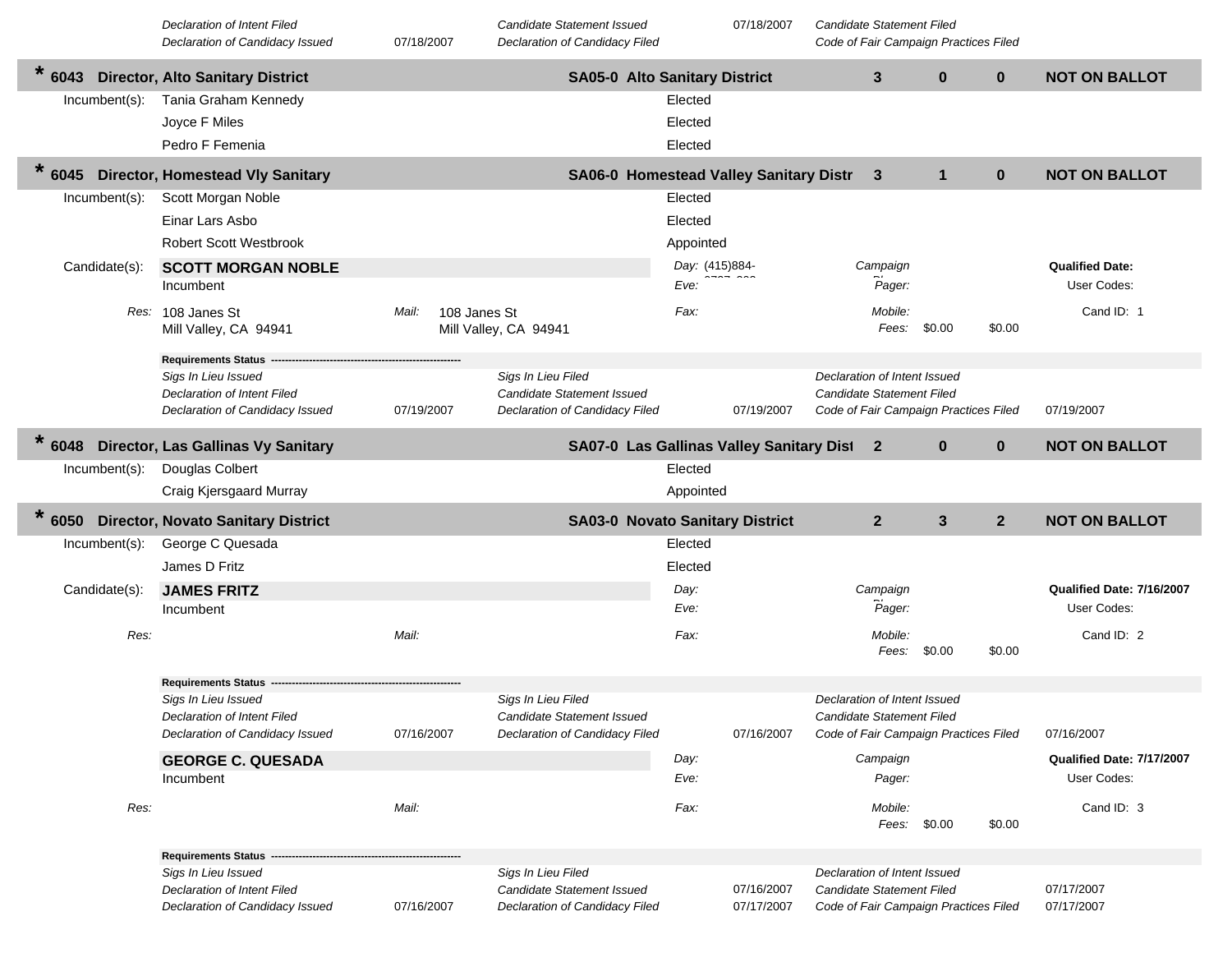|               | <b>E.A. SAM RENATI</b>                                         |                        |                                                              | Day:<br>Eve: |                                            |                              | Campaign<br>Pager: |                                       |              | <b>Qualified Date:</b><br>User Codes: |
|---------------|----------------------------------------------------------------|------------------------|--------------------------------------------------------------|--------------|--------------------------------------------|------------------------------|--------------------|---------------------------------------|--------------|---------------------------------------|
|               | No Ballot Designation                                          |                        |                                                              |              |                                            |                              |                    |                                       |              |                                       |
| Res:          |                                                                | Mail:                  |                                                              | Fax:         |                                            |                              | Mobile:<br>Fees:   | \$0.00                                | \$0.00       | Cand ID: 1                            |
|               | <b>Requirements Status -</b>                                   |                        |                                                              |              |                                            |                              |                    |                                       |              |                                       |
|               | Sigs In Lieu Issued                                            |                        | Sigs In Lieu Filed                                           |              |                                            | Declaration of Intent Issued |                    |                                       |              |                                       |
|               | Declaration of Intent Filed                                    |                        | Candidate Statement Issued                                   |              |                                            | Candidate Statement Filed    |                    |                                       |              |                                       |
|               | Declaration of Candidacy Issued                                | 07/16/2007             | Declaration of Candidacy Filed                               |              |                                            |                              |                    | Code of Fair Campaign Practices Filed |              |                                       |
| $*$ 6052      | Director, Richardson Bay Sanitary                              |                        |                                                              |              | SA08-0 Richardson Bay Sanitary District    |                              | $\mathbf{2}$       | $\mathbf{2}$                          | $\bf{0}$     | <b>NOT ON BALLOT</b>                  |
| 6052          | Director, Richardson Bay Sanitary                              |                        |                                                              |              | SA08-0 Richardson Bay Sanitary District    |                              | $\mathbf{2}$       | $\mathbf{2}$                          | $\bf{0}$     | <b>NOT ON BALLOT</b>                  |
| Incumbent(s): | Virginia R Brunini                                             |                        |                                                              | Elected      |                                            |                              |                    |                                       |              |                                       |
|               | <b>Forrest Rene Morphew</b>                                    |                        |                                                              | Elected      |                                            |                              |                    |                                       |              |                                       |
| Candidate(s): | <b>VIRGINIA R. BRUNINI</b>                                     |                        |                                                              | Day:         |                                            |                              | Campaign           |                                       |              | <b>Qualified Date:</b>                |
|               | No Ballot Designation                                          |                        |                                                              | Eve:         |                                            |                              | Pager:             |                                       |              | User Codes:                           |
| Res:          |                                                                | Mail:                  |                                                              | Fax:         |                                            |                              | Mobile:<br>Fees:   | \$0.00                                | \$0.00       | Cand ID: 2                            |
|               | Requirements Status --                                         |                        |                                                              |              |                                            |                              |                    |                                       |              |                                       |
|               | Sigs In Lieu Issued                                            |                        | Sigs In Lieu Filed                                           |              |                                            | Declaration of Intent Issued |                    |                                       |              |                                       |
|               | Declaration of Intent Filed                                    |                        | Candidate Statement Issued                                   |              | 07/16/2007                                 | Candidate Statement Filed    |                    |                                       |              |                                       |
|               | Declaration of Candidacy Issued                                | 07/16/2007             | Declaration of Candidacy Filed                               |              |                                            |                              |                    | Code of Fair Campaign Practices Filed |              |                                       |
|               | <b>FORREST RENE MORPHEW</b>                                    |                        |                                                              | Day:         |                                            |                              | Campaign           |                                       |              | <b>Qualified Date:</b>                |
|               | No Ballot Designation                                          |                        |                                                              | Eve:         |                                            |                              | Pager:             |                                       |              | User Codes:                           |
| Res:          |                                                                | Mail:                  |                                                              | Fax:         |                                            |                              | Mobile:            |                                       |              | Cand ID: 1                            |
|               |                                                                |                        |                                                              |              |                                            |                              | Fees:              | \$0.00                                | \$0.00       |                                       |
|               |                                                                |                        |                                                              |              |                                            |                              |                    |                                       |              |                                       |
|               | <b>Requirements Status</b><br>Sigs In Lieu Issued              |                        | Sigs In Lieu Filed                                           |              |                                            | Declaration of Intent Issued |                    |                                       |              |                                       |
|               | Declaration of Intent Filed                                    |                        | Candidate Statement Issued                                   |              | 07/16/2007                                 | Candidate Statement Filed    |                    |                                       |              |                                       |
|               | Declaration of Candidacy Issued                                | 07/16/2007             | Declaration of Candidacy Filed                               |              |                                            |                              |                    | Code of Fair Campaign Practices Filed |              |                                       |
| 6054          | Director, Sausalito-Marin City San                             |                        |                                                              |              | SA09-0 Sausalito-Marin City Sanitary Di: 2 |                              |                    | $\mathbf{1}$                          | $\mathbf{1}$ | <b>NOT ON BALLOT</b>                  |
| Incumbent(s): | Donald Lee Beers                                               |                        |                                                              | Elected      |                                            |                              |                    |                                       |              |                                       |
|               | Norman Wohlschlaeger                                           |                        |                                                              | Elected      |                                            |                              |                    |                                       |              |                                       |
| Candidate(s): | <b>NORMAN C. WOHLSCHLAEGER</b>                                 |                        |                                                              |              | Day: (415)332-4494                         |                              | Campaign           |                                       |              | Qualified Date: 7/18/2007             |
|               | Incumbent                                                      |                        |                                                              | Eve:         |                                            |                              | Pager:             |                                       |              | User Codes:                           |
|               | Res: 809 Spring St                                             | Mail:<br>809 Spring St |                                                              | Fax:         |                                            |                              | Mobile:            |                                       |              | Cand ID: 1                            |
|               | Sausalito, CA 94965                                            |                        | Sausalito, CA 94965                                          |              |                                            |                              | Fees:              | \$0.00                                | \$0.00       |                                       |
|               | Requirements Status -                                          |                        |                                                              |              |                                            |                              |                    |                                       |              |                                       |
|               | Sigs In Lieu Issued                                            |                        | Sigs In Lieu Filed                                           |              |                                            | Declaration of Intent Issued |                    |                                       |              |                                       |
|               | Declaration of Intent Filed<br>Declaration of Candidacy Issued |                        | Candidate Statement Issued<br>Declaration of Candidacy Filed |              | 07/18/2007                                 | Candidate Statement Filed    |                    | Code of Fair Campaign Practices Filed |              |                                       |
|               |                                                                | 07/18/2007             |                                                              |              | 07/18/2007                                 |                              |                    |                                       |              | 07/18/2007                            |
| $* 6060$      | Director, North Marin Water Dist                               |                        |                                                              |              | <b>WA03-0 North Marin Water District</b>   |                              | $\mathbf{3}$       |                                       | $\mathbf 0$  | <b>NOT ON BALLOT</b>                  |